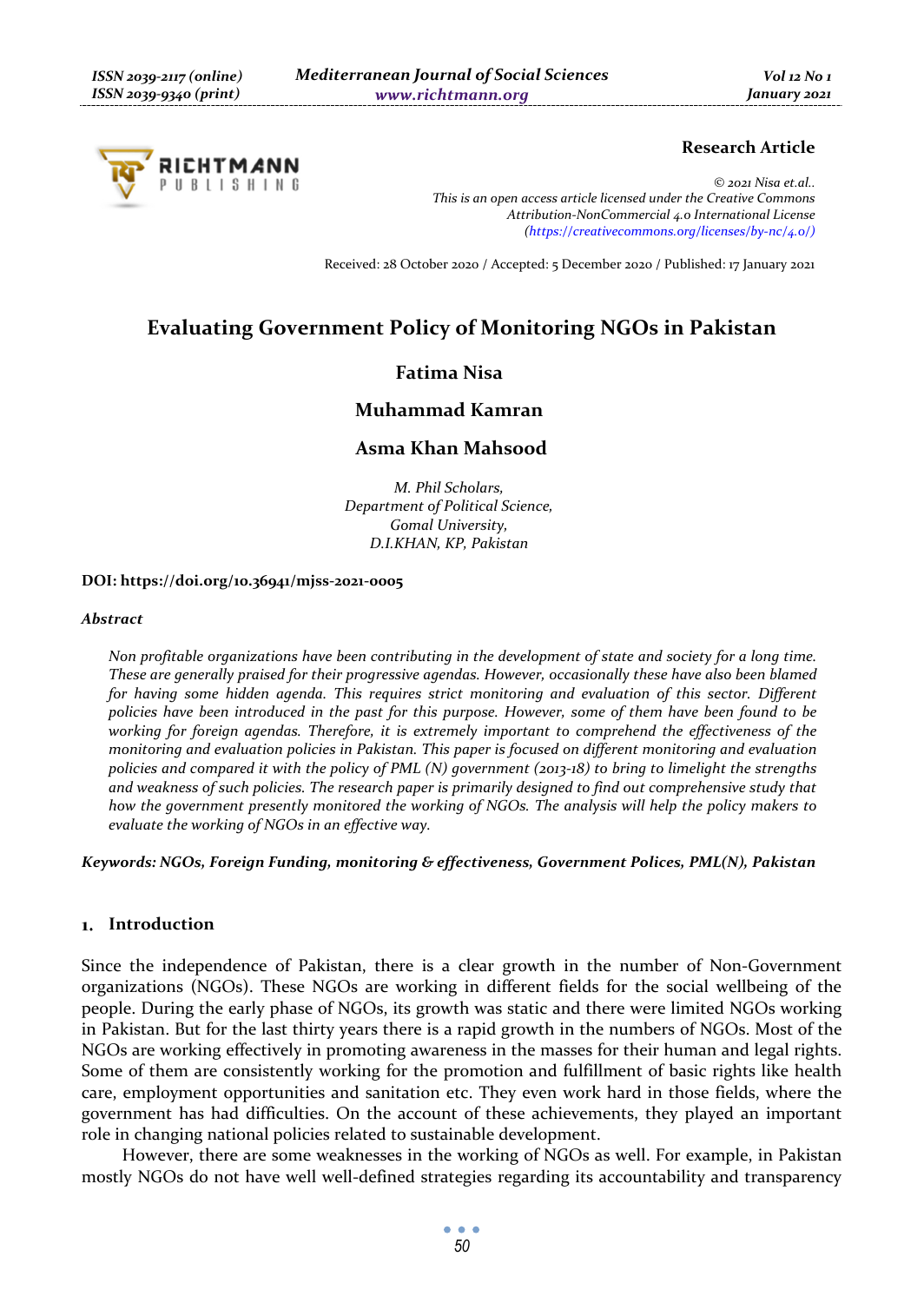| $ISSN 2039-2117 (online)$ | <b>Mediterranean Journal of Social Sciences</b> | Vol 12 No 1  |
|---------------------------|-------------------------------------------------|--------------|
| ISSN 2039-9340 (print)    | www.richtmann.org                               | January 2021 |

structure. Regarding its financial needs, some of the NGOs in Pakistan depend completely on public funds while a greater extent works completely with the help of foreign funding agencies.

The government of Pakistan is generally very supportive towards NGOs working in the state. It is supportive since the first Five-year strategy (1955-60). An eternal social wellbeing part was established within the planning commission. So, the regulatory policy towards the working of NGOs is very flexible since then. 38% NGOs is not registered and even the registered NGOs are also not focus to monitoring and evaluation under the controlling body. To report this problem, the Pakistan Centre for Philanthropy introduced a CSO certification system for tax exception and organizations evaluation, which has been continuing since 2003. However recently, because of several events in the social arena, the government of Pakistan is compelled to revive the monitoring policy towards NGOs for welfare and betterment of the state and society as well. This paper is meant to highlight the evaluation of government policy of monitoring NGOs, dynamics of poor implementation and impacts of poor monitoring in Pakistan.

#### **Birth of Pakistan (14th August 1947)**

After a continuous struggle for many years, Pakistan emergent on the world map on  $14<sup>th</sup>$  of august 1947.The dreams of millions of Muslims comes true and Pakistan emerged as the largest Muslim country. It was consisted of two parts East and West Pakistan. Initially its population was almost eighty million. The father of nation, Quid e Azam as elected the Governor-General of Pakistan and Liaquat Ali Khan became the Prime Minister of Pakistan (Saqib, 2009-2010).

### **Emergence of NGOs in Pakistan**

Pakistan is a state located in south Asian region having 207,774,000 populations (PBS, 2017). The population is growing day by day and no proper solution has been scrutinized for this issue (Jafarey, Kamal et al. 2008). Because of this rapid population growth, a number of social problems have been emerged (UNDP, 2012). It is a well-established fact that in Pakistan there is an acute dearth of fundamental needs like violation of human rights, poor infrastructure, low literacy rate and corruption. These social issues are the key factors behind the growing role of NGOs in Pakistan because the government are either incapable to solve these issues alone or unwilling to resolve the issues. So it becomes necessary that both the government and non-government organizations resolve these issues by joint efforts (David & Wayne, 2003 and Ali & David, 2016).

Whenever people realized that the services delivered by the government are insufficient to fulfill the basic necessities of the people, they always setup local groups initially at their street or town areas for self-help. These local organizations initiate various projects for welfare of the people with the help of available indigenous human and financial resources. After some time foreign assistance started to help these local organizations (Saeed, 1999).

### **Emergence of Monitoring and Regulatory Authorities**

Recently a new debate started in the sphere of NGOs and the increased funding by the national as well as international donors demands media exposure, accountability and establish contract culture. All these developments compel the NGOs sector for increased measurement of performance, monitoring and evaluation setup (Edwards, 1999; Lewis, 2001; Hailey, 2000; 2003).

Thorough analysis of the five years plans introduced by the consecutive governments of Pakistan it can be concluded that there seems an evolutionary development in NGOs sector. For example, in 1983 when sixth five-year plan was introduced there seems no mention of nonprofit organizations. But the seventh five-year plans introduced this sector for the first time. In the eighth five-year plan introduced in 1993 the greater role of nonprofit organizations was recognized, and it was also highlighted that there is a dire need of monitoring and regulation policies for nonprofit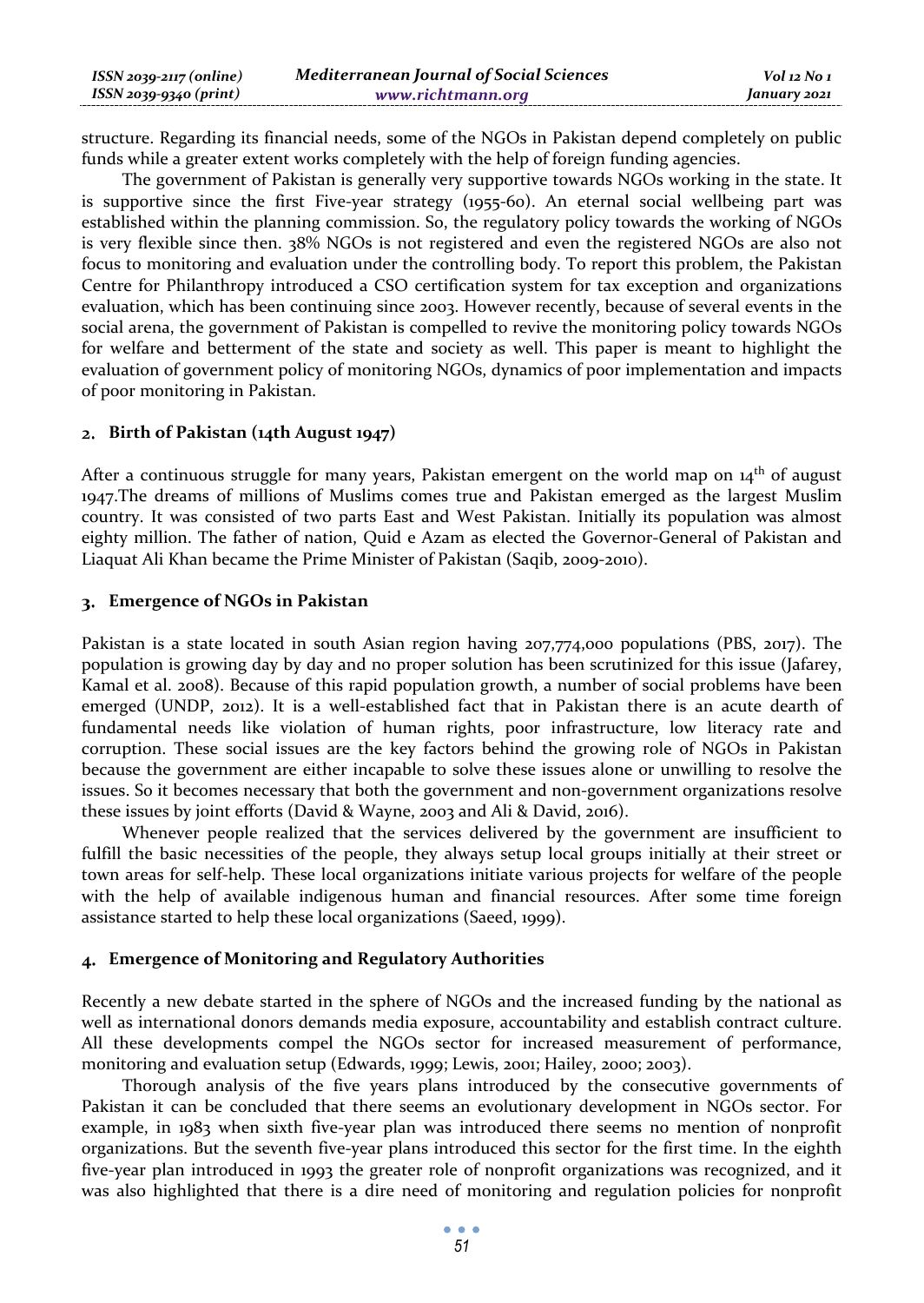organizations (Pasha, et al; 2002). At the same time a consensus of the intelligentsia emerged that a dialogue between different stake holders like head of NGOs, religious organizations and political parties is needed for better understanding about how to regulate and monitor these NGOs. It was also suggested that a parameter should be drawn which can clarify the boundaries in which the nonprofit organizations can play its role (Pasha & Iqbal, 2003). It is because throughout the history of Pakistan alien donors had performed an active role in assisting the developmental programs. But history also witnessed that this foreign assistance has not been judiciously utilized. As a result, the fruit of these developmental plans had not reached to the common man. As a result of this hindrance the foreign donor agencies firstly demanded the government of Pakistan to support the local organizations so that the fruits could be reached to the common people and secondly demanded an accountability setup so that the funds could not be misused (Shereen, 1998, Rahman, 2005).

At the mid of 2015, the supreme (highest) court of Pakistan ordered the federal as well as provincial administrations to provide a detail list related to NGOs. This list must include the sources funding of NGOs, the detail about the spending of these findings by the NGOs and the registration status of NGOs. The reports submitted by the federal and provincial government reveals that there is no mechanism for the monitoring of these NGOs. However, it is not clear that these developments can further lead the Supreme Court to interfere in the right to privacy of the nonprofit organizations or not (ICNL, 2015).

There has always seen hostility by the foreign funded NGOs, and their operations remains outside by the regulatory control authorities of the government. This is because of two reasons firstly because they receive funding from multilateral donor agencies and secondly as they are a part of big umbrella of global not-for-profit organizations. This funding autonomy cannot be the only reason. It is also said the as these organizations works for woman rights, human rights, political freedom, environmental pollutions and nuclear disbarment therefore these are sensitive issues and can cause severe implications if interrupted by the government (Pasha & Iqbal, 2003). Likewise, in 1999, from Bait-ul-Maal RS four billion had been looted. The senate of Pakistan took a serious note of these financial irregularities in National Zakat Foundation and Bait-ul-Mal. In an inquiry it was exposed that these funds were given to those NGOs who only be on paper and did nothing for welfare activities. Therefore, viable mechanism for releasing of funds was demanded so that the deserving people could get their shares (Saeed, 2004).

The monitoring and regulatory mechanism is considered and a new and effective approach in development projects to increase transparency and accountability of these projects (Craig & Mayo, 2004). The need for community monitoring increased in recent times because of the repeated inconvenience found in the disbursement process (Burger, 2012). The monitoring process reduces the cost and created a useful environment in which targets could be achieved in a better ways (Dafna & Richard, 2009). This community monitoring approach helps to boost the community empowerment process (Baloch & Ali, 2015).

#### **Monitoring & Evaluation Policies**

M & E system is not developing by a single methodology, as it needs contextual knowledge one can decide what is best to use. Monitoring and evaluation methods will fall to single men responsible for M&E as it possible to many extents. Yet making systematic M&E is not only introducing many new methods. It is about making a culture, a way of thinking where reflection and learning become part of the everyday activity. It is more about how we think, not what particular methods we use (Garbutt, 2013).

In follow up place Caritas is doing activity with Agriculture Department on kitchen gardening. After this program they grow vegetable in his houses in various things. Workers of Naya Rasta Cooperative Society are also doing activity with caritas Faisalabad for kitchen gardening. So for this purpose I visited these workers in their homes for kitchen gardening and I saw how they grow vegetable in their homes. Anybody can see that they are very happy for this program and now they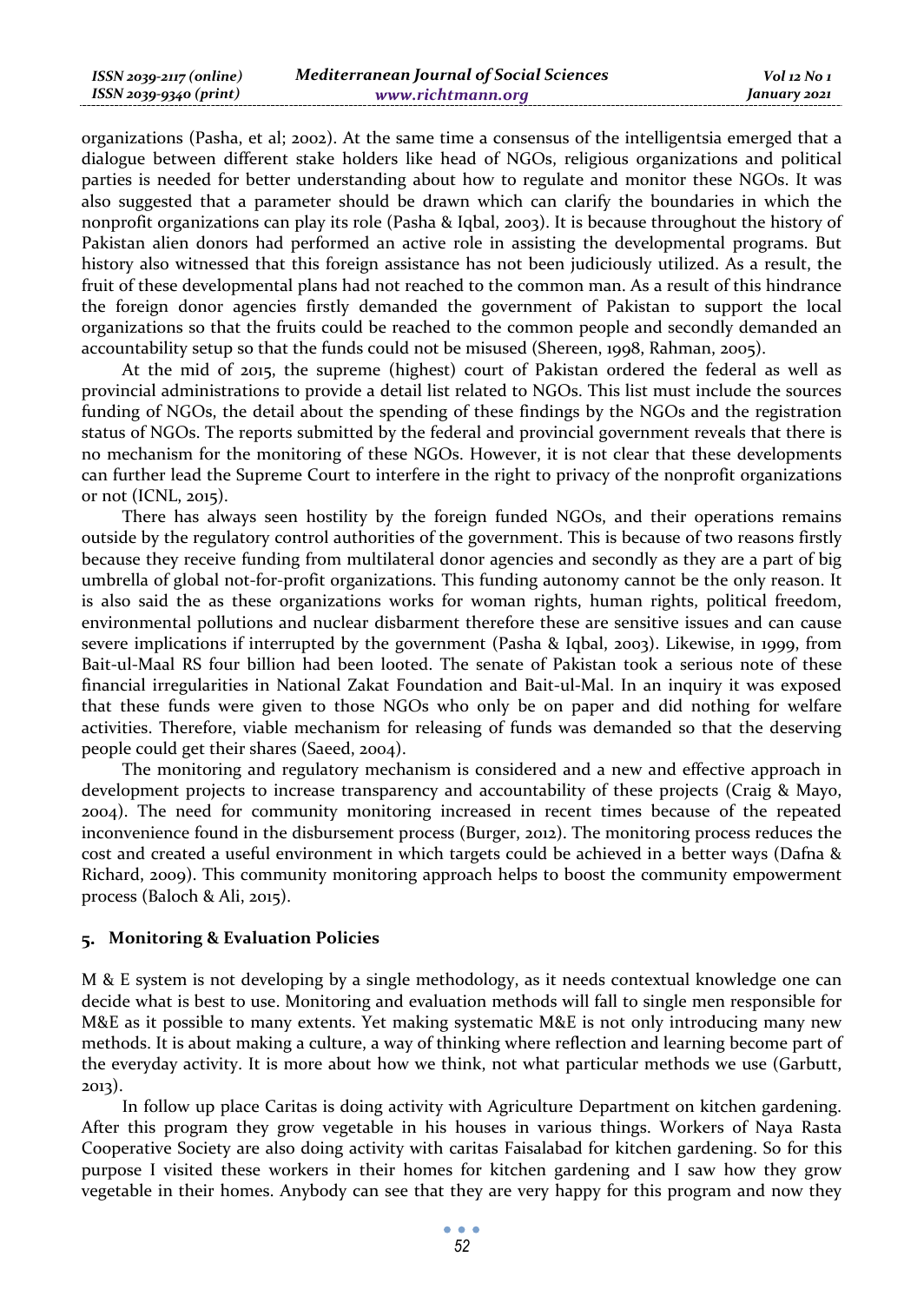| $ISSN 2039-2117 (online)$ | <b>Mediterranean Journal of Social Sciences</b> | Vol 12 No 1  |
|---------------------------|-------------------------------------------------|--------------|
| $ISSN 2039-9340 (print)$  | www.richtmann.org                               | January 2021 |

have vegetable plants in his homes and vegetable plants are grow. So, in March 2009 agriculture coordinator was come to monitor kitchen gardening program so this was a preparation for this monitoring Caritas Pakistan Faisalabad visit. The workers are satisfied that twenty-seven workers of cooperative are growing vegetable in their homes. Kitchen gardening program is more suitable in follow up place because before its community workers are not work on it and now they are given interest to grow vegetable (Ahmad, et al; 2011).

The EU would work in a same way to forbid NGOs from abusing funds selected for development, democracy, human rights and peace for usage in harm workings and counterproductive (Steinberg, 2008).

Generally, there is no existence of quantitative evaluation in non-government organization. However, academic studies are concluded in this regarded to estimate the projects. Likewise, a number of projects in India and Kenya are conducted to enhance the outcomes regarding economics and education (Banerjee, 2003). The evaluation process of NGOs is mostly regarded as a symbol of good Governance, but many critiques argued that it has little effect on the working process of NGOs (Edward & Hulme, 1996).

In 1997 a survey was conducted by OECD and this Survey concluded that there is little proof about the positive impacts of NGOs developmental projects. According to the same survey, it was further added that mostly evaluation processes of these NGOs rarely contain statistical analysis and most of them are UN responsive to the developmental projects. Public opinion about NGOs in rich and poor countries are very high, comparatively the demand for evaluation process is low as compare to the public opinion (PEW, 2002; Barr & Fafchamp, 2006), (Werker and Ahmad, 2007).

Governments are striving to amend and strengthen the Boards of NGOs and its law in an advanced manner. The positions of these laws are presently uncertain the Government has also the right to withdraw the bill and gave the choice to develop a smooth policy for the NGO first. However, if this will becomes the official behavior of a government towards the NGOs, than it is possible that certain concerns of CSOs will be addressed. It is suggested that the Government should effectively regulate the registration bill of NGOs so that effective monitoring could be possible at local and general level. In order to establish smooth evaluation policies, government must tries to enact the public information bill as well to access the citizens about the working agendas of NGOs. The government also tries to spread awareness in the people, so that they become active in participation process and in this way the NGO will be more accountable. The public has the right to participate in developmental projects and assures that there is no misuse of public funds. Government should create an effective NGO policy. It should create an environment for the NGOs to be self-regulating (Uganda government, 2004).

Planning for Strengthening M&E System based on three parts: Taking stock of position to recognized Scenario site for determining strengthening needs; Deciding upon critical measures to be taken for meeting the above needs in the form of an idea of action and implementing the same defining roles and duties of people at various levels in the institution and building capacity for discharging roles effectively. An effort is made to explain some possible scenarios and critical steps needed to increase the function of M&E in institutions (Khan, 2003).

Most of the Authors pointed out that NGOs remains small and under developed. It also mentions the shift in government policy. The overall role of nonprofit sector in developmental projects is improved and can be further improved. The dire need is for the effective public policy regarding the role of NGOs and its monitoring. Moreover, the judiciary is required to be strengthened. If the private sector will be vitalize, the achievement of a just society will be increased. Most of the authors opined that evaluation and monitoring of its projects and funds for the process of accountability is necessary and required for development (Pasha & Iqbal, 2002).

One of the significant works for NGOs is anti-corruption monitoring. The important aim of NGOs was that, to hold the Government and Business sectors accountable to the citizens. For this watchdog role, monitoring importance will never be ignore and NGOs are likely to be able to have access to reach to local knowledge, local experience and local contacts (Holloway, 2005).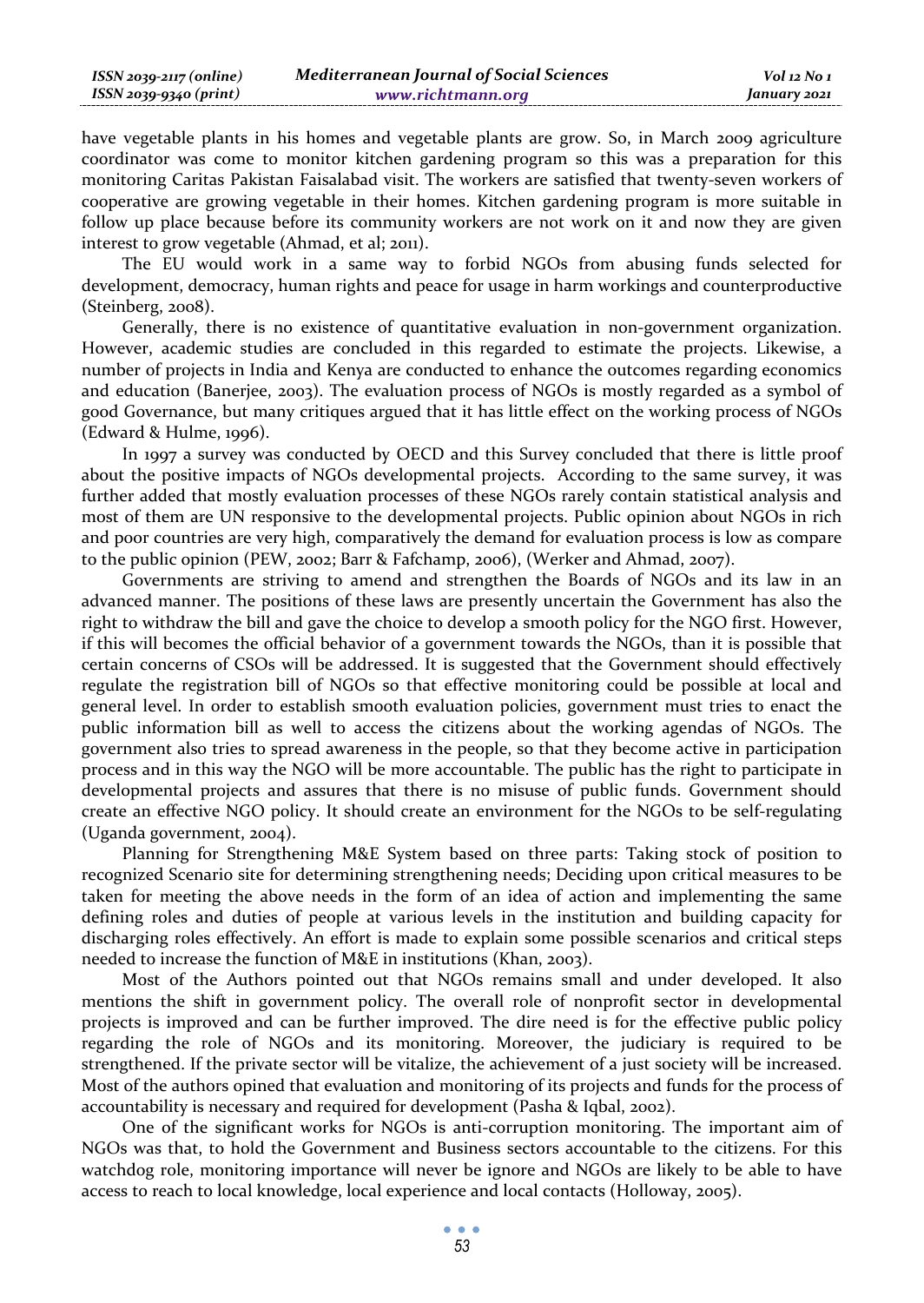| $ISSN 2039-2117 (online)$ | <b>Mediterranean Journal of Social Sciences</b> | Vol 12 No 1  |
|---------------------------|-------------------------------------------------|--------------|
| ISSN 2039-9340 (print)    | www.richtmann.org                               | January 2021 |

The non-presence of sufficient baseline information is mostly global problems that exist in both donor meta-evaluations studies and NGO (Mansfield, 1996). Another one problem is the prevalence of base-line survey records being neglect and un-accessible to evaluation groups (Goyder, 1997). Maximum institutions have many kinds of monitoring schemes; several writers have noted that there are problems of institutions monitoring costs, workings and outputs, but not results. These are indications rather than details that why NGOs do not understand what the effects of their activity (Fowler, 1997 & Roche, 1999).

If many kinds of information are not developed then we require asking a question that why is there no demand for that type of information. Between NGOs the image is more mixed with important funding from bilateral agencies. Wallace, et al; (1997) assert that patrons like DFID are accountable for the extensive usage by British NGOs, of the Logical Framework. On the other hand, in the INTRAC study all the Danish NGOs have gotten the bulk of their aid from Danida, then without some important effect on their ability to evaluate and monitor their activity (Oakley, 1999), (Davies, 2001).

Over the last 20 twenty years, participatory monitoring and evaluation has been used in a lot of projects to differentiate between contexts and programs around the globe. They have provided a reconsideration of many of the skills, drawing from debates, the aims and principles support the exercise of participatory monitoring and evaluation. Finally, have recognize four wide topics understanding PM&E as a social procedure; methodological issues; the institutionalization and scaling up of PM&E; and the claim for more documentation-which create problems for future research and implementation. There are various problems which also face participatory research. The problems cannot be understand easily, but as and when they are, we will our knowledge and practice in the field (Gaventa, 1999).

### **Corruption in the NGO sector**

The embezzlement of assets is not a fresh occurrence in Pakistan by the NGOs. Throughout the 1980s billion of rupees were plundered by most of those NGOs who were registered under the Cooperative society's act 1925. This act deprived common people of their rights including women's. Cases were registered against the guilty but most of the influential peoples involved in NGOs had fled away to abroad. Only a handful of people get their money back in this case (Saeed, 1999). From the above case the Mafiaisation of civil society becomes clear. These Mafias everywhere in the world support the dishonest officials from the governing authorities and get their easy way to flee away. In 2006 some people reported United Nations high commission for refugees that in a Quetta based NGO an abuses of funds have been find. Instead of taking initiatives against that person the accused asked further advice of chief executive of that NGO. The report was initiated by a female doctor and she was threatened by the authorities that if she further raised this issue she will have to face the severe consequences. She was also threatened that she can lose her government job. This threated functioned and the female doctor disappeared from the sight (Quettawaal, 2010).

#### **Regulatory Framework and NGO Governance**

There is no doubt it is a fact that since the previous twenty years Pakistani NGOs have emerged in sturdy progress and they are working in many social and economic projects. The Pakistani government itself helps many nonprofit organizations to establish them and asked them to assist with the government. Their importance society level cannot be denied. And it is these vary reason that they could function independently. However, with the passage of time the growing cases of corruption emerged in these nonprofit organizations and their role becomes doubt full. So, to control this increasing trend in NGOs sector the Pakistani government decided to impose rigid regulatory authorities over NGOs and setting up institutions to govern them. But unluckily it is stated that the Pakistani administration is not able to implement these initiatives.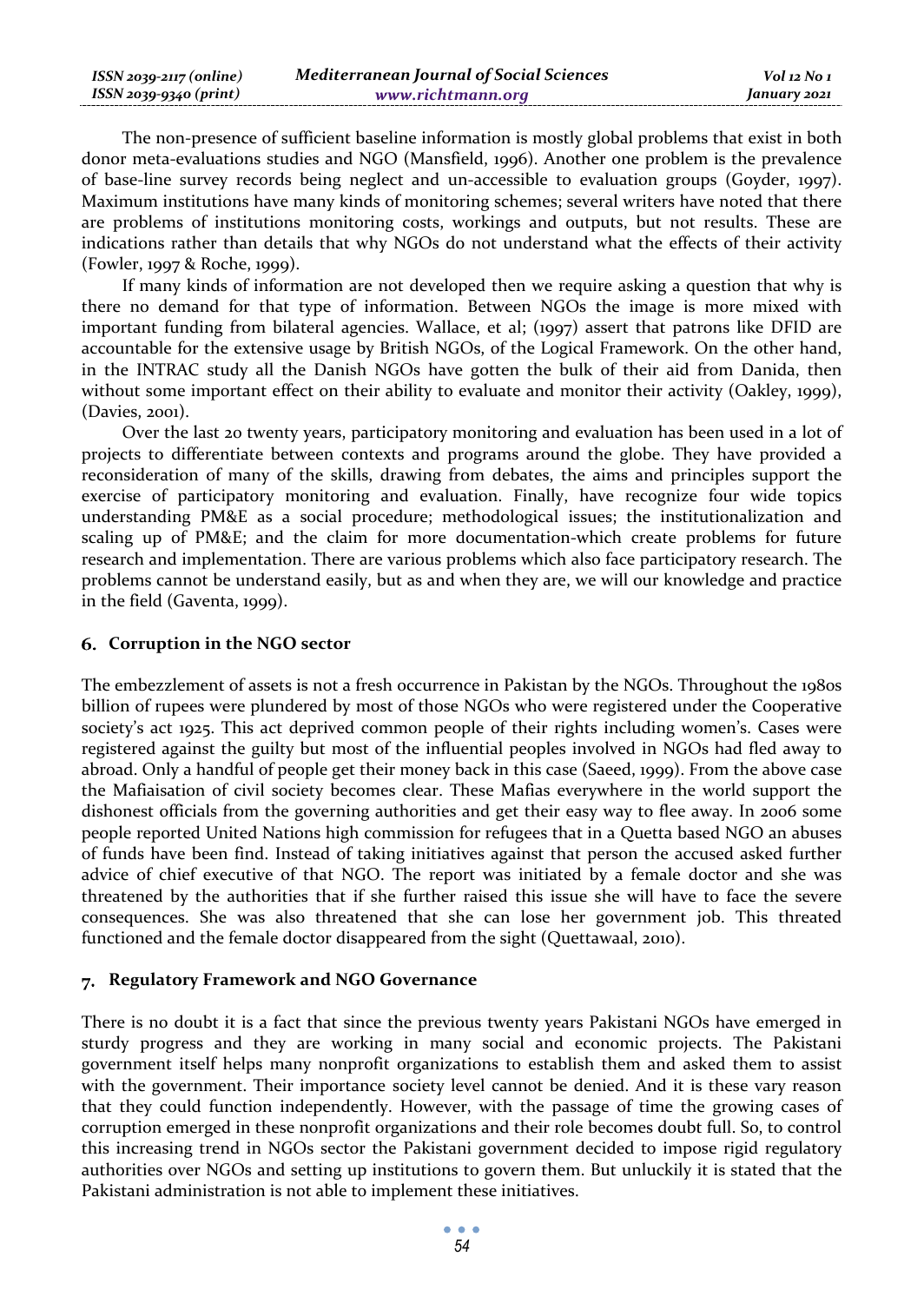### **Efforts to Develop Internal Governance Structure**

So in Pakistan maximum of the NGOs are performing independently but not effectively. This is the reason that the problems remain not resolved. The Pakistan NGO Forum was recognized to band together the NGOs in 1996. This forum generated its own rules and regulations and membership rules. It has a selected body with its own governmental structure that wills holder the information to government as well as to the NGOs. Its rules contain the accurate structure of governance, transparency and accountability structure for Pakistan NGOs. It was also selected that this forum will improve the coordination among government and NGOs. But the core difficult in front of this debate remains the implementation process of this code. The government of Pakistan in 2000 receipts initiatives and presented the EEI, Enabling Environment Initiatives and agreed to jointly work for the larger accountability and transparency of NGOs.

### **Fragmented Registration**

Mrs. Saima Khalid Ghurki the minister for social Welfare reported the National Assembly in 2009 that almost 100,000 CBOs and NGOs are working in Pakistan. She further said that almost70 percent among these NGOs are registered but the number is not confirmed because of fragmented registration laws (Ghumman, 2010). She further said that a majority of NGOs are in Sindh and Punjab while the remaining is in KPK and Baluchistan (Lehtonen, 2013).

### **Fake NGOs in Pakistan**

Adding fuel to the fire is the growing number of fake NGOs in Pakistan. These Unregistered fake NGOs are bribing millions of rupees by establishing relief camps. The claims of their owners are that "we don't need to register our NGOs as we are doing relief works" said Malik Amjad an owner of a self-declared NGO at Korangi, Karachi. "We have collected donations and goods since August 5, and nobody from the police or administration has come to check our NGO credentials," Ajmal told further. Hundreds of thousands of such NGOs are founded in Pakistan as said by the head of the National Disaster Management Authority, Lt-Gen (R) Nadeem Ahmed. He admitted that no mechanism for NGO mechanism exists ever in Pakistan. Likewise Ahmad said, "Relief operations are so fragile and speedily conducted that nobody can enforce any check on them, so we have to bank on the intentions of charities," (Zia Ur Rehman, 2010). Al Gilani, another welfare organization set up its camp at Malir. The camp organizer Hussain shah gilani told the central Asian online reporter that he has not registered his NGO in Pakistan but at global level. But when asked about his global registration he becomes silent as has no answer to respond. The concerned department especially SWD and Home department lack mechanism to regulate and monitor these agencies. Hijab Manzar, deputy director of SWD said that, "We can take action only if we receive complaints from organizations registered with SWD," Manzar said. "We need special orders from the provincial chief secretary in order to take action against these phony NGOs" (Rehman, 2010).

### **2015 Policy for Monitoring NGOs**

The Interior Ministry declared an innovative policy for the effective registration and monitoring of the working of International Non-Government Organizations (INGOs) in Pakistan in October 2015. Registering of global NGOs has been taken place online, as would the registration of Computerized National Identity Cards (CNICs), passports and visas with the Interior Department. As according to this policy, 60 days have been given to each NGO for online registration.

The registration process includes:

1. INGOs will be obtained a security clearance by the government principal law implementation agencies.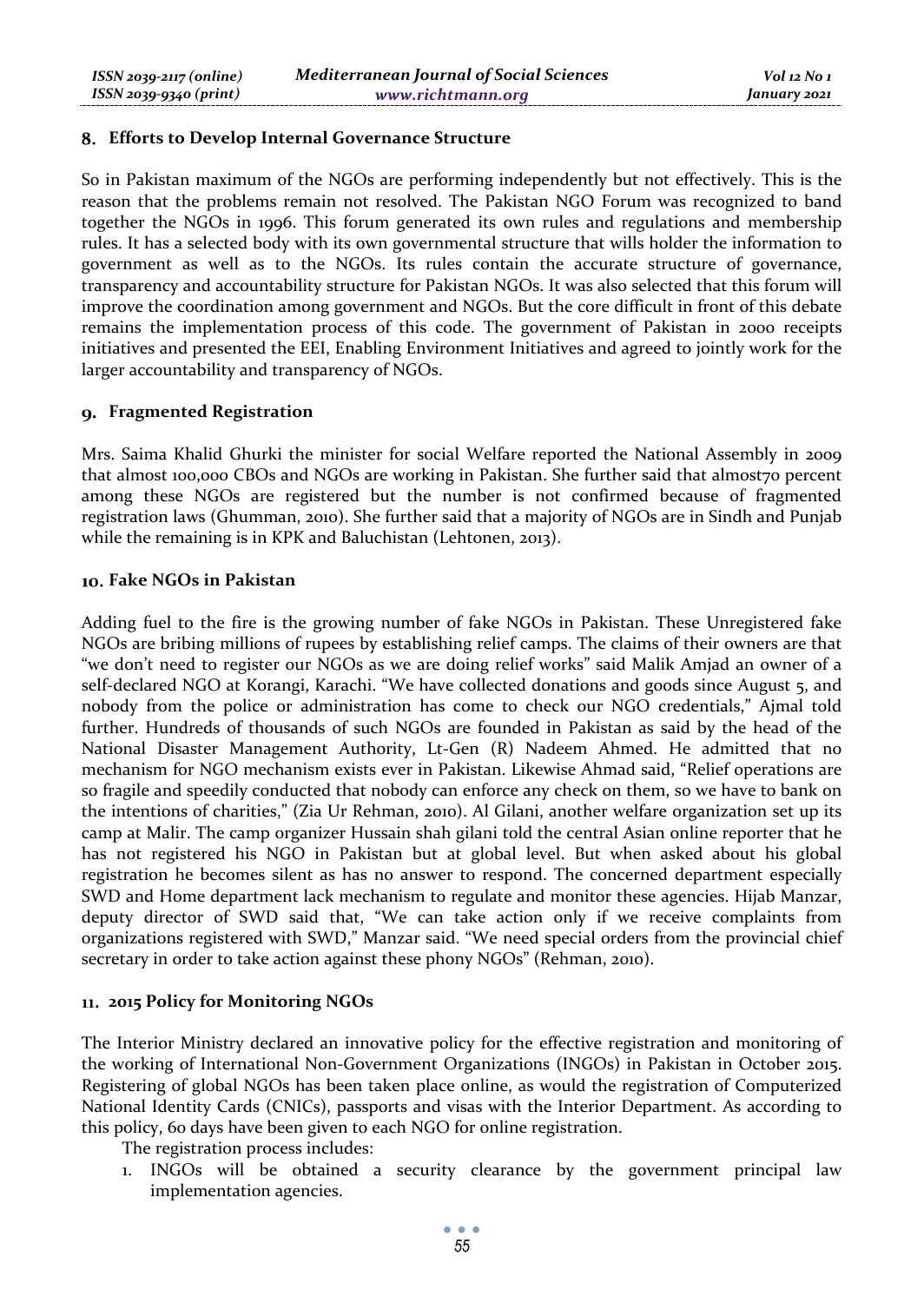- 2. All the INGOs with the Interior Ministry will have to mark a Memorandum of Understanding (MoU).
- 3. The registered all INGOs regularly will be checked by security agencies to confirm that they were follow the contracted MoUs.
- 4. Any institution in the country breaching its MoU automatically will be closed down and its certificate of registration will be immediately cancelled.
- 5. Registration of the INGOs originates to be involving in any illegal financing, funding, or interaction with prohibited organizations will be automatically cancelled.
- 6. The interior minister added that no state permits doings against its benefits and the registering of NGOs will be directly annulled if found include in illegitimate actions.
- 7. INGOs will not be permitted to supply local NGOs not gather capitals in the state without the approval of the Pakistani Government.
- 8. According to the Article seven (7) of the Khyber Pakhtunkhwa Enforcement, Protection and promotion of Human Rights Act, 2014. The directorates of Human Rights are requiring the entire NGO sector working on the issue of human rights to register with them, or they are warned that otherwise action will be taken against them.

### **Comparison between 2013 and 2015 NGOs Policies**

The Interior Minister declared a newly policy for the registration and effective monitoring of the working of INGOs in Pakistan in October 2015. Registrations of international NGOs have been take place online, as would the registration of CNICs, passports and visas with the Interior Ministry or else stop working. According to the new policy, 60 days have been given to each NGO for online registration. INGOs must signs a MOU with the government of Pakistan, which says about the geographical area and work of the institution. The policy needs INGOs to disclose their workings, their areas of activity, their funding sources, and how they use their funding's, and the administration is required to demand any data from NGOs at any times. There are several similarities and dissimilarities between 2013 and 2015 policies.

#### **Similarities between 2013 and 2015 NGOs Policies**

The INGOs shall give all the information to the Government of Pakistan about alien funding's with their conditions and terms, as well as information's of entirely banks accounts established by the INGOs. The INGOs will establish their financials account according to international accounting standards. The same process was including in the 2013 policy.

In both the policies, INGOs can apply for renewals of registrations four months earlier to the ending of the registration.

All INGOs will submit a Yearly Plans of Action; listings all imagined schemes and particular financial (budgetary) distribution to the Economic Affairs Division (EAD) and Ministry of Interior (MOI) at the times of registrations and successively on a yearly base. EAD will shares these details with entire concern departments. The Development and Planning Departments of the Provincials government can similarly analysis the doings of the INGOs in term of their TORs, and afford consultation where supposed suitable, while the same process was contain in the previous policy of 2013.

Under the new policy when the government need any information at any time from the institution, then it became the duty of the institution to give these information to the state, this procedure was included in the previous policy. The old policy was also included, that the state may investigate any information that was provided by the institution.

If the Government may consider it in public interests (like in circumstances of state disasters and other catastrophes), it may, subject to such situations that it may exempt, specify an INGO from any or all of the provision of this procedure for a time not beyond six (06) months, the same process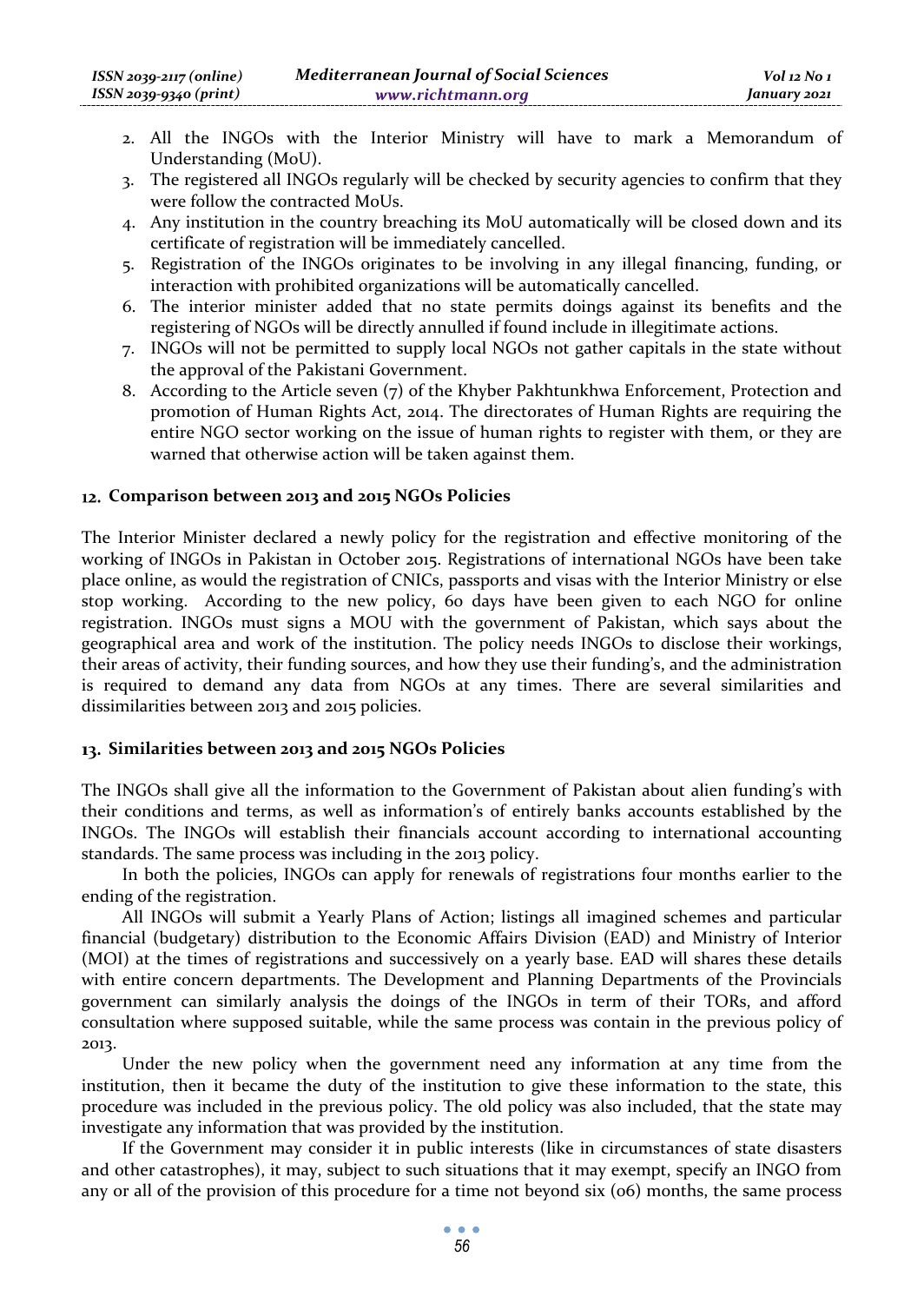was included in the previous policy.

#### **Dissimilarities between 2013 and 2015 NGOs Policies**

The purpose of INGO policy is to monitor INGOs in same way as the 2013 policy for regulation of organizations. However, various important deviations presented by the innovative policy of the INGOs, as compared to the policy of 2013, involve:

INGOs will have to sign a MoU with the state, the term of which has been decreased from five (05) years to three (03) years under the new policy of 2015.

The new policy gives project and financial reports every 6 months to the government, while annual under the old policy. It also delivers precise reports like external audit.

The only power accountable for the registrations of INGOs will be Interior Ministry and a monitoring Committee has been formed chaired by the Secretary of Interior to monitor the activities of INGOs, while under the old policy the Economic Affairs Division was answerable for the regulation of registration.

The foreign nationals working for INGOs will require visa for their entrance in the country that will only be valid for up to one year and the visas of the INGO employees will also not be altered under the new policy, while the previous program did not include a period limitation.

The 2015 policy (new) includes a privilege to plea in occasion of dissolution of registrations by a Special Ministerial Committee while openly not rights hear by a law courts. The old policy did not deliver fact to the provided "opportunities to be heard."

Under the new policy of 2015 of INGOs must create entire payments above twenty thousand (20,000), (about \$191) through banking's, while the previous plan did not create such requirement.

The new policy of 2015 has precise prohibition on NGOs doings as against Pakistan's strategic, security, economic or other interests.

#### **Apprehensions**

There are various supporters of NGOs who stress their strengths, while there are also aggressive criticisms about NGOs in many quarters. The top one is that, NGOs in developing states undermine the centrality of the country. In today world the peoples are moving towards the development of private organizations, such as NGOs as compare to government institutions. Tvedt (1998), for example, examine this trend as section that transform changes in state–society relations, which brings a powerful donor state/ NGO (DOSTANGO) system and compose worldly relations among the states. Another place of criticism, about NGOs is that there are difficulties in the accountability process of NGOs. For example, in the perspective of Bangladesh, Wood (1997), upraised question about a franchise state in which main jobs were mostly given to local NGOs with unobvious lines of answerability to individuals. There are well critiques, which NGOs restrict their own projects and benefited their own self at the cost of the public and they are in theory helping. Kaldor (2003), suggests, that In the area of humanitarian act and reaction, there have too condemnations, of NGOs which have nothing providing provision in emergency situations, point to organizational self-interest by single NGOs, a dearth of harmonization lead to duplicate struggle, controlled identifying of local situations among global NGOs and some simple access to the underlying reasons of struggle and instability (Kanji & Lewis, 2009).

Critical works has found, questioning the importance of NGOs in enhancing the lives of their beneficiaries. Such as, Glenn & Mendelson (2002) gave scrutiny about democracy building NGOs in Eastern Europe and speak that foreign NGOs may have generated domestic offshoots, that were well financed and weak in grassroots help. Stiles (2002), has speaks that the development of Bangladesh's NGO segment may create problems for these institutions to seek a larger involvement in the public arena by getting contained in politics and to pursue for-profit kind workings, that may have many unintentional and harmful results for the lives of the poor. Relatedly, Gauri & Galef (2005), note that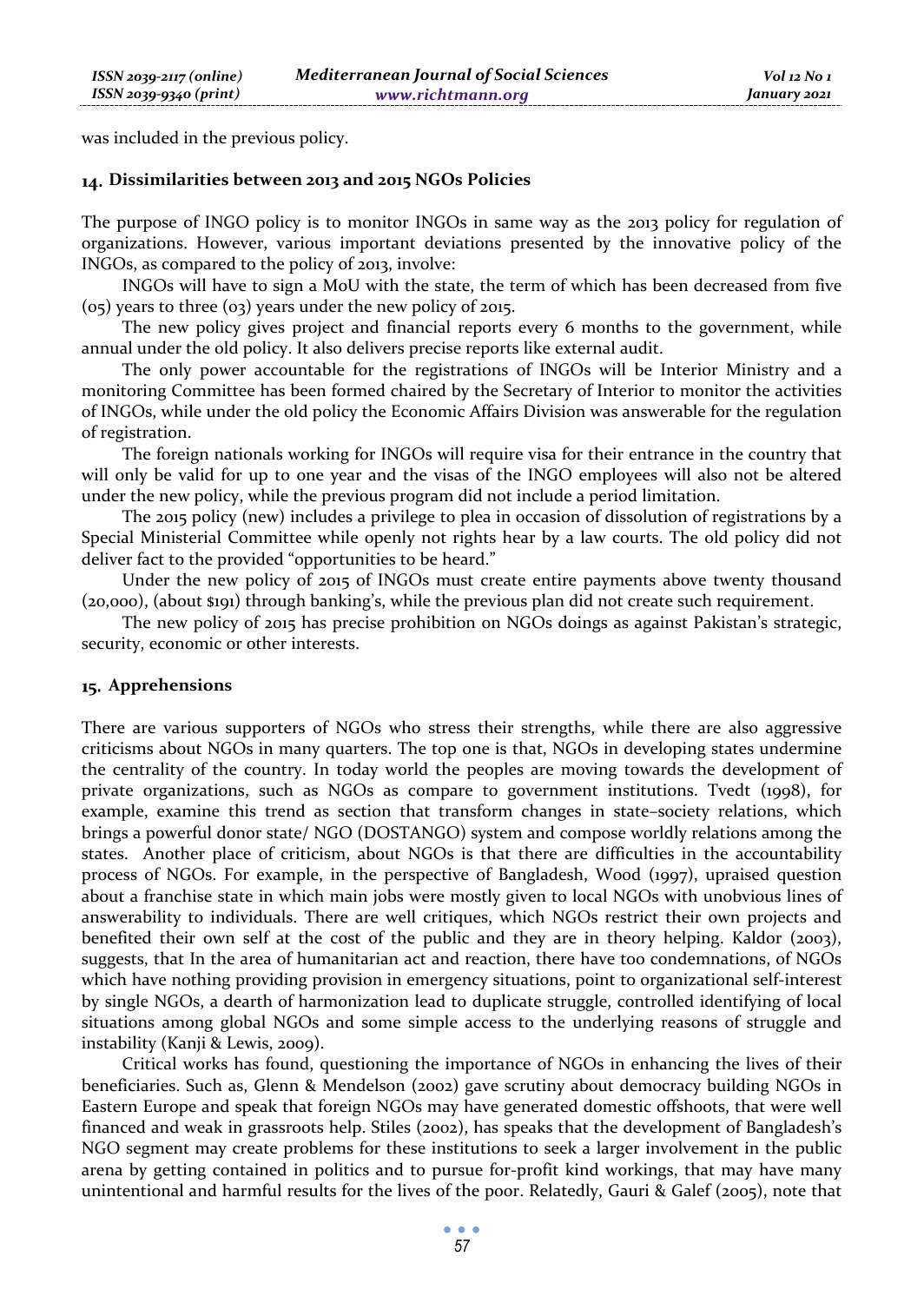micro-finance workings by Bangladeshi NGOs to have generated inducements for members of these institutions to increase the size of their selections by targeting richer villages (Werker & Ahmed, 2007).

In economic sense, the working of NGOs not arrive the poorest people. Both in Bangladesh and Uganda NGOs do not situate in the disadvantaged communities (Guari, 2005 and Fafchamps, 2006), (Werker & Ahmad, 2007).

# **Monitoring**

It is a systematic process by which the effectiveness and progress of a program initiated by the government or some other private sector. This process helps to identify the objectives of a program and guide the decision making. This process normally focuses on the activities that how and by whom they delivered and how it fulfills the said objectives. Monitoring is conducted on a program throughout the time period of that program until its implementation **(**Gage and Dunn 2009, Frankel and Gage 2007.

# *16.1 Types of Monitoring*

Monitoring is also concerned physical and financial monitoring along with the inputs and outputs. It measures the progress of the programe according to its established schedule. There are many types of monitoring. Some are written as under.

# *16.1.1 Process Monitoring*

This type of monitoring focuses on the process of monitoring. It identifies the factors that accounts for progress of its activities. It also identifies the output of production.

# *16.1.2 Impact Monitoring*

This type of monitoring measures the initial responses and its reaction. It mainly identifies the immediate short term effects of the project. The programs are monitor to;

- Identify the understanding of the stakeholders about the project or activity
- Curtail the risk of the projects failure
- Enhance professional and systematic management
- Access the implementation status of monitoring.

The understanding of various stakeholders is necessary as they are the participatory of the project by giving financial and man power to the project. Furthermore monitoring should be regular so as to check the implementation status of project as well as to curtail the risk of its failure (Fotieno, 2000).

# *16.2 Aims of Monitoring and Evaluation*

Evaluation and monitoring is used for multiple aims. Some of these aims are written as under.

# i. **Management decision-making**

Monitoring and evaluation process boost the managerial process and helps in decision making. There is some exception in this case as some the managerial process itself is so well established that monitoring and evaluation could do nothing but to interfere and slow down the managerial process. But most of the data shows that this process has its brighter side and it helps in decision makings.

# ii. **Organizational learning**

Monitoring and evaluation helps in organizational learning. This process will helps to formulate a process design that how and what program should be initiated in which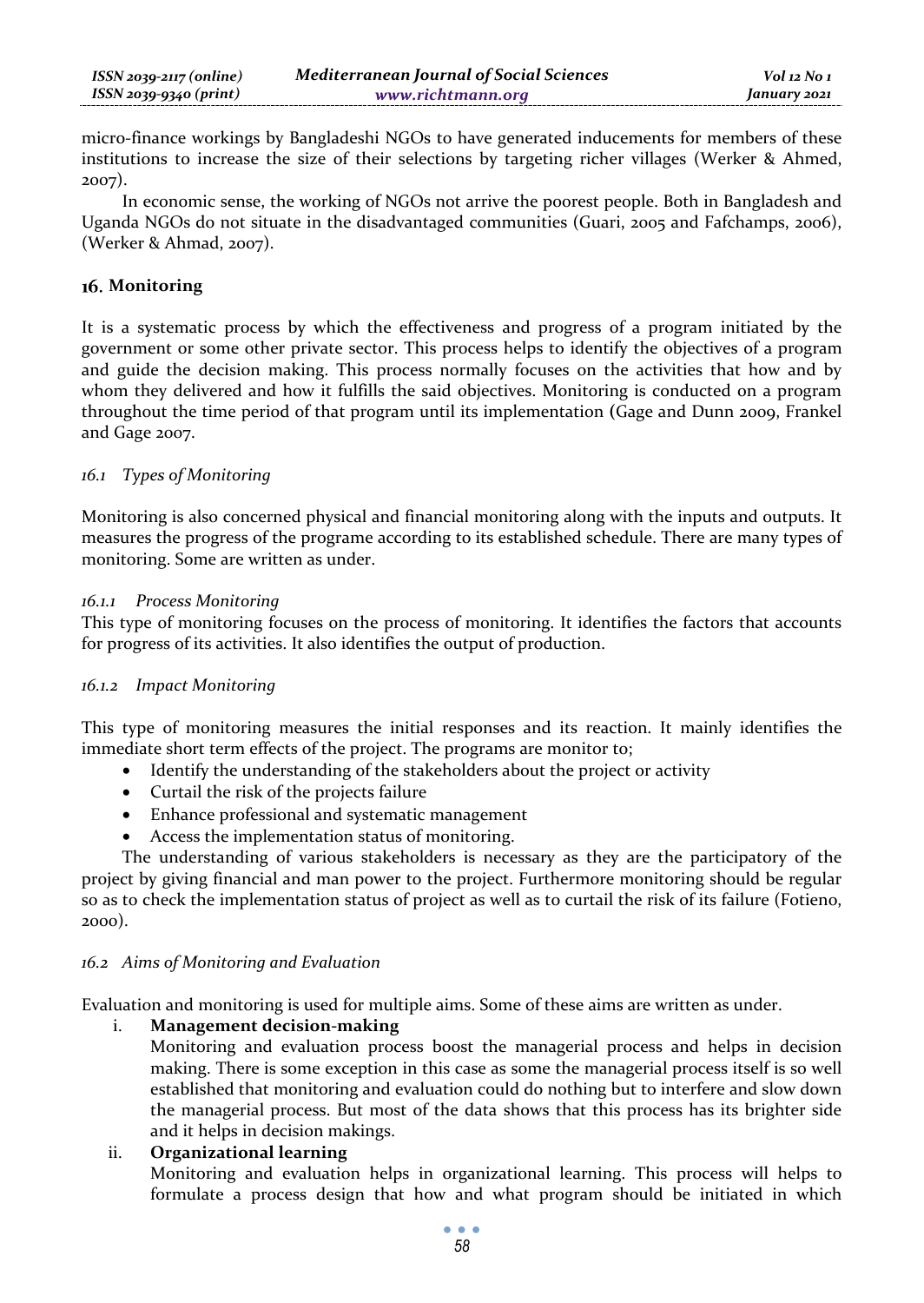manner. It will provide a useful alternative if the fruits of the existing plane is not useful. However in this process sometime the translation of findings into learning challenges even the most experienced organizations.

### iii. **Accountability**

The process of accountability is one of the most important tasks in any organization to stop the mal practices and corruption. The public authorities have a constitutional duty to submit their audit reports to the concerned authorities. There is a dire need of broadly accountable setup which can clarifies spending of funds that who and when they were spent. The monitoring and evaluation process clarify this spending processes. It gives a detail evidences that how pubic money has been spent.

### *16.3 Functions of Monitoring*

Some of the major functions of monitoring is written as under;

- Compliance: Monitoring and accountability clarifies whether the policies administrators, stakeholders and other staff are in compliance with the procedures and standards put in place by the regulatory bodies, legislators and other authorities (Dunn, 2004, p. 277).
- Auditing: Monitoring and evaluation also helps to identifies whether the policy is implemented in a useful manner, whether the target groups e.g. states, families, municipalities or other targets, have been reached by the allocated funds and targeted point or not. The main task in this place is that whether the funds has reached to grassroots level or not (PesaMashinani, 2010)
- Accounting: Monitoring and Evaluation also accounts the information that the said target is either achieved or not. For example a plan is initiated to raise the level of education is specific area, now it becomes the function of M &E to identify that whether the education has reached to its pre-determined goals or not.
- Explanation: Monitoring and evaluation helps to determine that who and why the programs and policies differ from one another. For example and experiment in education, criminal justice and social welfare helps to know what programs and policies suit which of the social problem (Dunn, 2004)**.**

# *16.4 Steps in Monitoring*

- 1. Planning: After the determination of problems, expectations are established against the policy delivery process.
- 2. Allocation: This step includes the allocation of resources to the intended goals
- 3. Implementation: The policy is implemented according to a proper pre-defined channel
- 4. Measurement: It means that the observance of all indicators like the technical aspect cost and time etc.
- 5. Evaluation: In this step it is identified either the policy is implemented according to its policy structure or not.
- 6. Adjustment: In this step the corrections are adjusted if needed (Behr, 2014).

# **Millennium Development Goals (MDGs)**

Since the last two decades with the emergence of a more globalized world the socio economic structure of states has been changed.

This globalization has becomes an opportunity for economic progress to states through information exchange, foreign direct investment, trade liberalization, technological transfer and capital flows. All this becomes an impediment in the way of those states that are economically backward and are unable to adjust themselves in the global village. Thus on one hand there is a rapid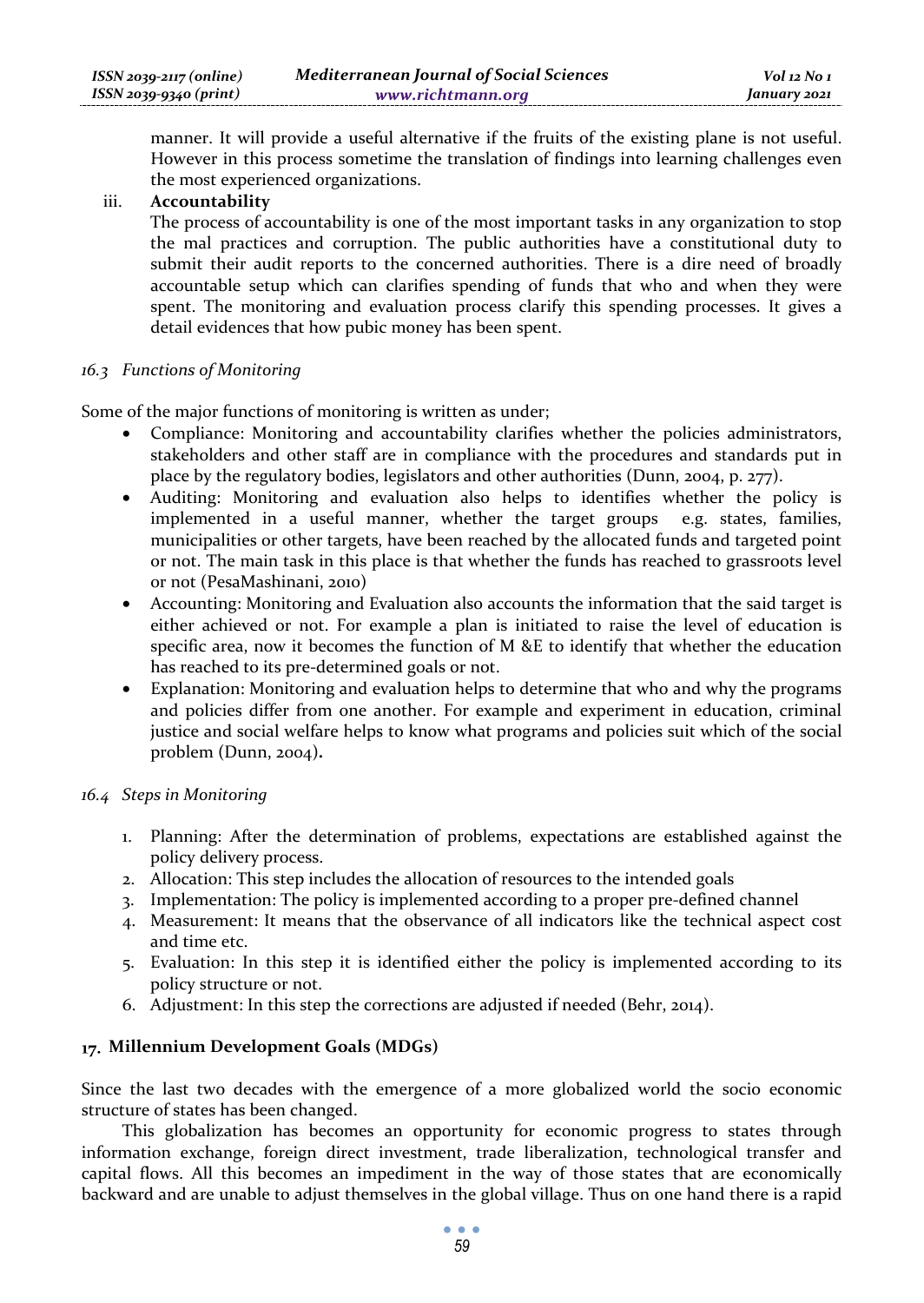| ISSN 2039-2117 (online) | <b>Mediterranean Journal of Social Sciences</b> | $Vol$ 12 No 1 |
|-------------------------|-------------------------------------------------|---------------|
| ISSN 2039-9340 (print)  | www.richtmann.org                               | January 2021  |

economic development and on the other hand there is a huge gap between haves and haves not. Mal nutrition and poor birth rate is one of the major problems in these countries. These ground realities compels the international community to strive for a new ways that can rid the world of poverty. So in this way the Millennium Declaration were adopted in 2000. In this declaration all the rich and poor countries decided to strive for the poverty elimination from the world. It was decided that by mid-2015 poverty should be eliminated from half of the world. However the declaration gets not satisfactory progress. Some regions like China and Asia pacific are generally working on track but others are not. This progress seems that the target of MDGs will not reach. All this required a sincere efforts by the national governments, international agencies, civil society organizations, private sectors and local authorities to makes contributions both indirectly and directly for poverty reduction and attainment of the MDGs. The civil society in this regard can play an effective role in three ways. Firstly they can provide services on community organizations. They can perform like a watchdog to makes the government accountable. They can also take assistance from bilateral and multilateral agencies to assist them in this regard i.e. the fulfillment of MDGs (Ghaus-Pasha, 2004).

Following are the major goals of MDGs

- Achieve universal primary education
- Eradication of hunger and poverty
- Promote women empowerment by ensuring gender equality
- Improve mental health
- Reduce child mortality
- Combat life threating diseases (Ali, 2006).

# **Sustainable Development Goals (SDGs)**

At the end of 2015 when the time period of MDGs comes to an end the united nations member states introduce a new plan that is called Sustainable development goals. This plan has universal objectives to be achieved as all the United Nations members are its signatory. This plan includes the agendas for socio-economic development which would have to be achieved beyond 2015. The main agenda was to create a world where no one is left behind. This new program set a framework for the global community that how poverty could be eliminated from the globe. Hunger, poverty, economic development, climate change, peace, environmental sustainability and good governance are the major objectives of this program. This document has almost 17 goals to be achieved by 2015 (LEAD Pakistan, 2015).

Proposed Sustainable Development Goals

- 1. Eliminate poverty
- 2. Eliminate hunger and achieve food security
- 3. Promote wellbeing of all the people regardless of their age, cast and gender
- 4. Ensure quality education
- 5. Promote women rights
- 6. Set up a proper system for sanitation and clean drinking water
- 7. Access for reliable and reasonable modern energy
- 8. Enhance equitable economic development
- 9. Build infrastructure
- 10. Decrease discrimination among states
- 11. create cities safe and justifiable
- 12. Make justifiable production and consumption patterns
- 13. Combat climate alteration and its adverse impacts
- 14. Conserves ocean, seas and marine resources for smooth development
- 15. Protect eco system
- 16. Provide access to justice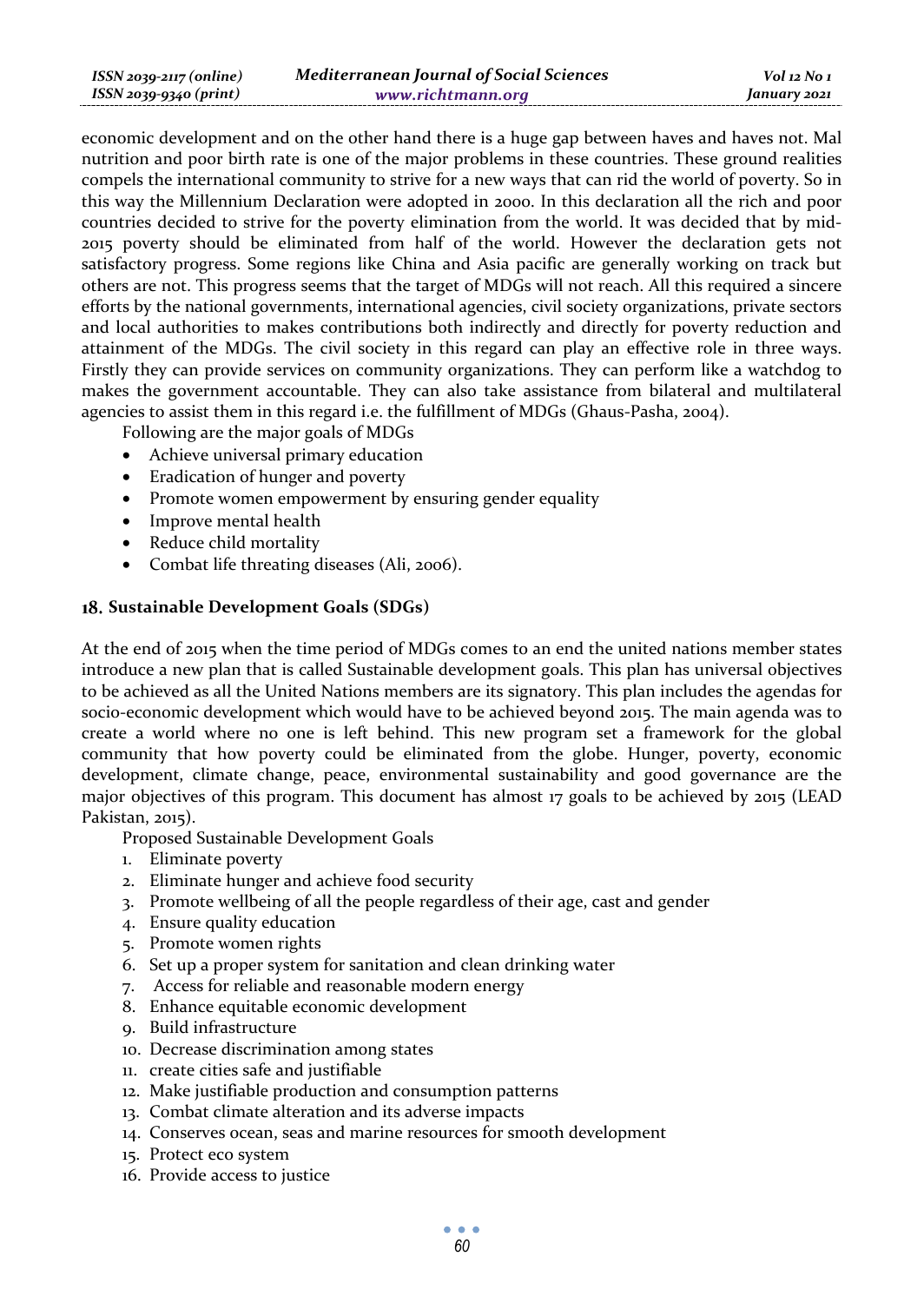17. Ensure the implementation of SDGs for sustainable development (Lead Pakistan, 2015).

### **Dynamics of Poor Implementation**

Each phenomenon which achieve power and increase rapidly in a society will surely come under public as well as business scrutiny. One finds Pakistani NGOs subjected to all types of criticism challenging their legitimacy to exist. They are termed undemocratic creatures, insensitive to culture and religion, existing with the sole aim to act as an agent of foreign countries. However, all NGOs are not evils or business concerns. They have many good works to their credit and people in Pakistan have contributed billions of Rupees as charity through these organizations for the welfare of the poor and needy.

# *19.1 No Proper Registration of NGOs*

While registration of our NGO We face many problems including; postponement strategies, complex processes, high fee and very high sum to remunerate the officers of concern branches as bribe cash, thus it is not easy to deal with these issues for workers like us. However, at the occasion we assist individuals without registering of our NGO (President Al-Mehran Awareness Development Organization, Muhammad Yaseen Bandija (unregistered NGO) November 30th 2012 Shahid (2009, p.13) illustrate motives to nonregistered NGOs differ, yet could contain the optional and incompatible implementation of the registration laws and heavy registration fees by the prevailing power. In 2005, a study showed that institution registration position arose that 6% of NGOs are functioning as a trust, 15% NGOs are registered through ordinance of Voluntary Social Welfare, 65.4% registration through a society act, and 13.6% NGOs registered with other registration acts, containing the companies law, the cooperative law, and inhabitants' community boards (PCP, 2012), *(*Ali & David, 2016).

It is predicted that100, 000 NGOs in Pakistan nearly are working. However, the accurate numbers of NGOs in Pakistan are not known because approximately 50% of CSOs are unregistered in Pakistan and authorized registration proceedings are not regularly reorganized or several of them are not working vigorously. CSOs contains registered and unregistered institutions involving labor unions, trade unions, coalitions, faith-based organizations, professional associations, cultural associations, social welfare organizations, community based organizations, non-for-profit schools, not-for-profit health providers, voluntary organizations, and philanthropic foundation (Salamat, 2011).

For the registration not give essential information or use needless postponing tactics due to not known details. Dishonesty and relations in the registration or recording authorities are the other reasons that assist in registering any NGO.

For example, the Netherlands Organization for International Development Cooperation (Novib) in 1995, demanded for the formation of a local advisory office and to acquire a lawful being for its main adviser for Pakistan. The Expert with the help of a legal consultant arranged essential papers and applied to the Corporate Law Authority for registration under the Companies Ordinance of 1984 Section 42 (nonprofit companies' ordinance), as it was indispensible to work at the state level. Different agencies from registration authority or law implementation departments go to the office locations. Since long, so the registration procedure has been not accomplished. Nevertheless, DevFound has unsuccessful to be recognizing the cause why that the registration process has not permitted to it. So that the Principal Adviser acquired registration under the 1932 partnership law nonetheless, this does not permit it to work as an accurate NGO.

This situation is not the single one; one of Novib's allies the Thar Rural Development Programme (TRDP), in Sindh too confronted related difficulties in receiving registration under the 1984 of Companies Ordinance. TRDP submitted registration in 1997. The increasing numbers of NGOs in recent years, their resources and their outreach is unknown even by Pakistani values. In the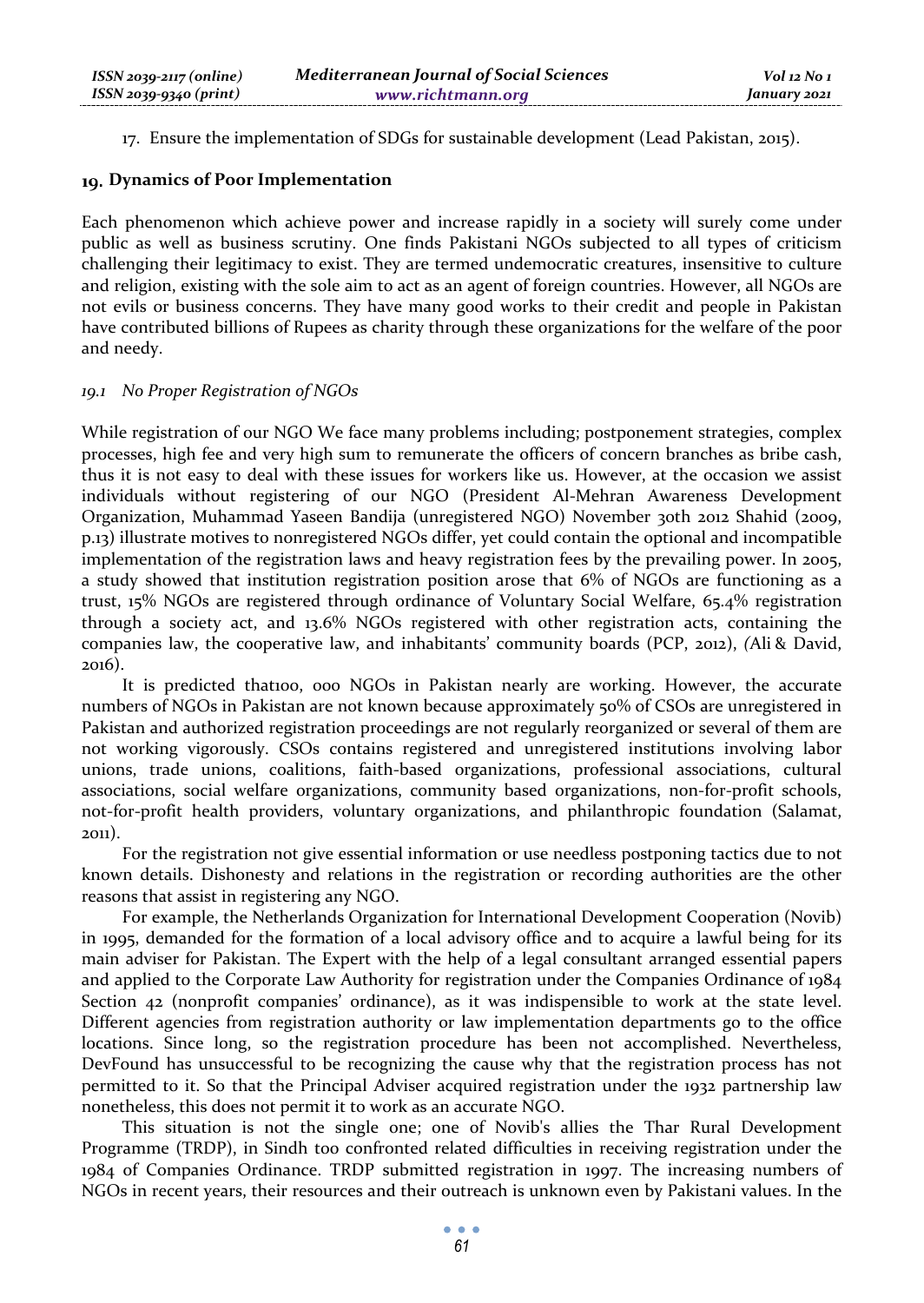| $ISSN 2039-2117 (online)$ | <b>Mediterranean Journal of Social Sciences</b> | Vol 12 No 1  |
|---------------------------|-------------------------------------------------|--------------|
| ISSN 2039-9340 (print)    | www.richtmann.org                               | January 2021 |

country the number of vigorously operational NGOs is, at minimum, among 100,000 to 150,000, inquiry by the Pakistan Centre for Philanthropy (PCP), a certification institution and aid organizations for NGOs reveal. By this calculation, there is approximately one NGO for each 2,000 individual. According to one estimate by Civil Society Index, place the number of "registered and active NGOs in Pakistan" at "about 10,000 to 12,000 in 2001, by the Aga Khan Foundation in Pakistan, in harmonization with Civics, an international coalition of civil society groups, (shah, 2016).

The registration expert's required accurate practical office is in place or apartment with the preservation of office accounts and records as well as beginning of deeds to the registration authorities. In a circumstances like this, and if an organization is not listed then how the answerability procedure can be originated and who will be accountable for any misbehavior, if occurs. Many law enforcement organizations, alongside the registration body, are contained in the registering procedure and they dearth inter departmental message. This generates complications for the performers of civil society structure and an environment to enhance corruption or dishonesty (Saeed, 1999).

The registration procedure is very complicated and NGOs face challenges underneath the delineated registration regulations (whether ordinance or act). Maximum NGOs are uninformed of the diverse acts beneath which they look for registration. Usually they wanted registration in a specific act because only one or more of their participants identify it. The registration authorities do request to the concerned authority and could not acquire registration from the CLA. They have submitted another request under the Societies Act 1860 and prospered in receiving the registration (Saeed, 1999).

In the early 1990s, there was another fast growth in NGOs, when innovative institutions ware shaped to yield benefit of new accessible funding under the people's works programme, especially in rural Punjab and Sindh. It is difficult to estimate the number of NGOs workings in Pakistan. Because NGOs can be listed under five diverse acts, with registration offices in various provinces, and with a general dearth of systematic updating, just rough estimations are imaginable. In a current publication, the United Nations Development Programme (UNDP) recommended that the number is among 8,000 and 16,000. Several of the organizations, however, may solely be social welfare organizations. If unregistered NGOs and CBOs are counted to those registered under the five laws, the quantity of Pakistani NGOs might be anywhere between25, 000 and 35,000 (Tranparency international, 1999).

Pressure continued on government to increase NGO registration procedures and laws will assist NGOs/CBOs particularly in rural parts from illogical deed of local bureaucrats and government agencies. This will enable their getting grant funds from donors and government who have favoritism towards registered NGOs (Khan and Khan, 2004).

One of the NGO professionals remarked that there is no defined action or punishment if any unregistered NGO is originate to work for any reason. According to a study that was directed on 'NGOs in Pakistan in 2000', the registered NGOs consist of 38% in Pakistan (Regulation, 2012).

#### *19.2 Poor Accountability*

One problem that has expected significance in current ages is the answerability within the non-profit region. In spite of its various shortcomings, one advantages of the planned NGO Bill that it is emphases on instruments for presenting more answerability of non-profit institutions. The requirement for this that has risen for a numeral of causes. First, beings involved in constructing benevolent assistances are not able to correctly measure the value of various non-profit institutions in the lack of sufficient data disclosures on internal governance structures, mission goals, sources of funds and budgets, outputs and results, etc. Second, then there is harmful observation that overhead expenditures of the various non-profit institutions are comparatively very high and that reveal the extraordinarily huge perquisites and salary are given to the very senior management and chief executives. The third one, there is deal that various non-profit institutions obtain alien funding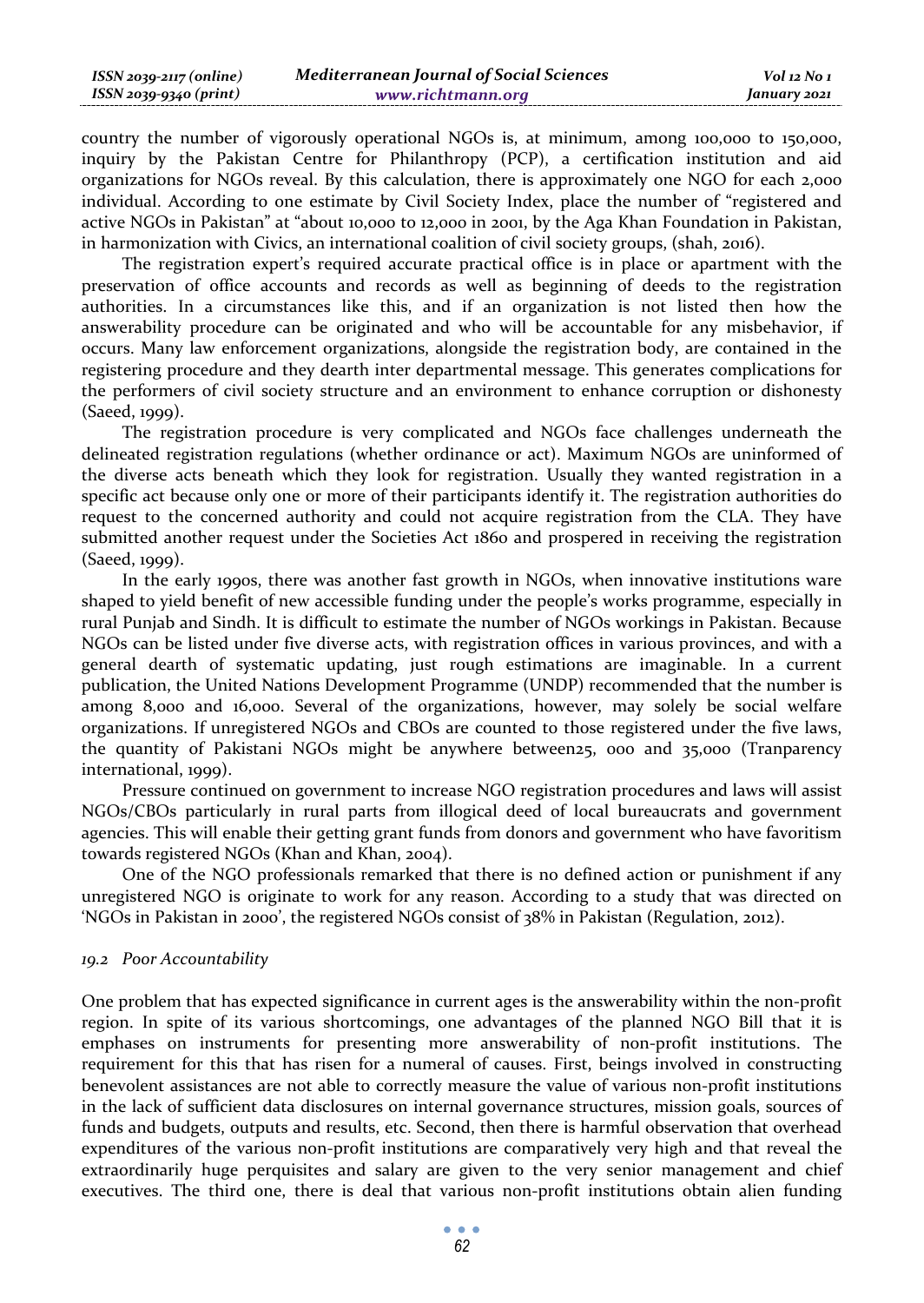| ISSN 2039-2117 (online) | <b>Mediterranean Journal of Social Sciences</b> | $Vol$ 12 No 1 |
|-------------------------|-------------------------------------------------|---------------|
| ISSN 2039-9340 (print)  | www.richtmann.org                               | January 2021  |

openly, the facts that on which usually is not made obtainable either to the state or at large to the public. Since several of these institutions are involved in the social or in the political advocacy, so this has generated mainly a robust understanding within the religious organizations and government in the state that alien organizations are operating NGOs to follow a 'foreign' program. Given these opinions, it is essential that except the procedure of responsibility is enhanced the NGO program in Pakistan will encounter robust confrontation which could bound its development. Therefore, the fundamental concern is one that constructing bigger answerability in the scheme without threatening the sovereignty, particularly with regard to the financing, and leading to better interruption by state or outbreaks by aggressive groups that based on the larger facts delivered on external funding and nature of actions or operations (Pasha & Iqbal, 2003).

NGO legitimacy needs an open and honest system of accountability. Well-financed NGOs have more control than their needy parallel, and the absence of accountability is likely to keep this power unchecked. Scholars advise that more than representation, accountability is necessary to assure that NGOs behave responsibly and ethically. Some NGOs end up working against the very interest of the people they support due to their limited knowledge of its beneficiaries and lack of accountability to them. . Inadvertently, they end up harming people while they think they are helping them. An NGO was paid for releasing women held in bonded labour. The outcome was more women in bonded labour as it suited the ulterior motives of the kiln owners and labour women both. Similarly, NGOs helped people on both sides of the war, providing aid to both victim and terrorists during current American war on Afghanistan. Boutros-Ghali has been on record to ask NGOs to pay due attention to the politics in aid to peacekeeping missions. This takes a cue from the phrase that it is perfectly acceptable to lie for a good cause. There are unlimited accounts of NGOs engaging in lies and other unethical practices. Many NGOs have adopted this as their main philosophy (Tahir, 2015).

NGOs have become a part of contemporary governance with crucial roles `to overcome challenges threatening interdependent world. While their roles have been evolving, they have come under scrutiny of government, media, and civil society. It has resulted in deep international concerns focusing on their accountability and legitimacy. People suspect their credentials and powerful stakeholders raise doubts on their ideologies and intentions to advocate polices and engage in public service. They are also criticized to be unaccountable and websites like "NGO Watch" are dedicated to expose NGO activities. These questions hit at the very heart of their legitimacy to engage in actions that are principally the domain of government.

The utmost criticisms of Pakistani NGOs are on their lawfulness. Such criticisms find its foundations in the dearth of accountability and transparency in this area. Legitimacy of this sector arises under rigid surveillance when NGOs schemes spread to the territories of sturdy religious clergy and to the primitive structure which sustain on the eternity of illiteracy and poverty. Pakistanis have spoken doubts that actions of NGOs are categorical impenetrable. About NGOs, this is not at irrelevant to global opinions. They occupy effect on state decisions behind enclosed gates and without pluralist participation. This brings into light the democratic connotation of their legitimacy. NGOs are also considered to be anti-state and working on foreign agendas to seek funding. People trust that influence and power of NGOs should be organized by certain lawful measure in order to provide some form of visibility and accountability in cases of their preconceived irresponsibility (Tahir, 2015).

Another part of criticisms has in relative to the inadequacies of NGO answerability. For instance, (1997) Wood, elevated apprehensions about the formation of a ''franchise government'' in Bangladesh country in which important civic services were progressively given to alien supported NGOs with poor responsibility to the local inhabitants.(Devid, 2009).

#### *19.3 Poor Monitoring/Field work*

The primary data reveals that NGOs are monitored through different ways in Pakistan.

The Voluntary social welfare agencies ordinance 1961, gives registration certificate to NGOs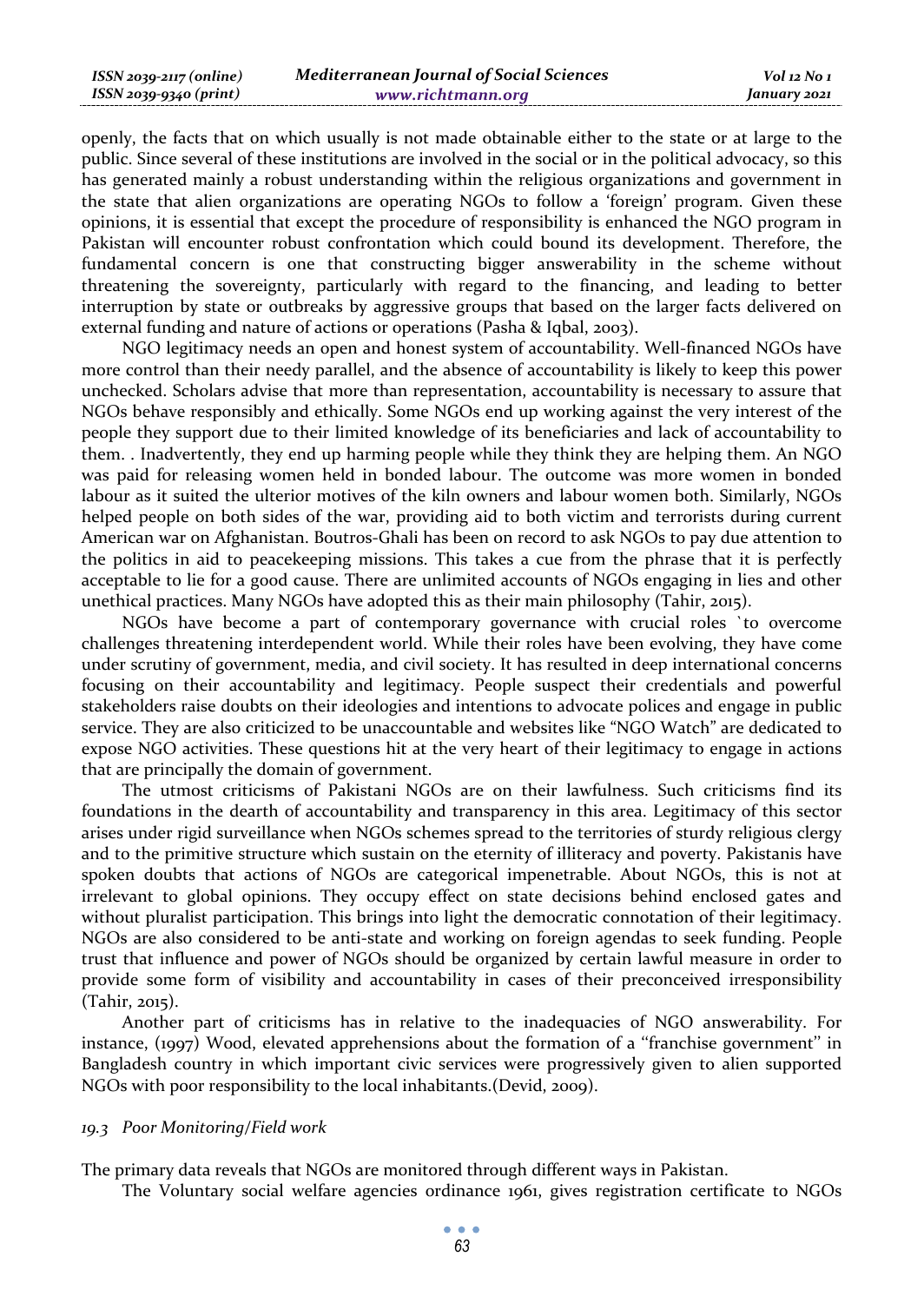| $ISSN 2039-2117 (online)$ | <b>Mediterranean Journal of Social Sciences</b> | Vol 12 No 1  |
|---------------------------|-------------------------------------------------|--------------|
| $ISSN 2039-9340 (print)$  | www.richtmann.org                               | January 2021 |

once for life while, NGOs that are recorded under the societies 1860 act, they are obligatory to renew their registration certificate annually. NGOs that are registered with the companies' ordinance 1984 under section 42 bound to hire a company secretory, they are bound to have an active board member, they are bound to submit annual reports, audits reports and every minute of board meetings to SECP, that is an also monitoring mechanism. There are two types of NGOs humanitarian and developmental.

**Humanitarian Organizations.** Man-made or natural disaster humanitarian NGOs are monitored through No Objection Certificate (NOC). NOC are received through the concerned Provincial Disaster Management Authority (PDMA). NDA at national level, PDMA at provincial level, and FDMA at ex-FATA level has been established. While, the

**Developmental Organizations** are monitored by the registration authorities through registration renewal, audit reports, and through progress reports sharing submission, and are accountable before registration authorities.

Another mechanism of monitoring NGOs is Directorate of Monitoring (DM) established at the provincial levels under the local governments. Directorate of Monitoring has representative at district level they are called District Monitoring Officer (DMOs). Directorate of monitoring directs DMOs to monitor NGOs projects at district level then they meet with concerned organization. DM monitored projects at national or provincial level where there is standing committee (concerned district DCOs or commissioner members, and local government additional chief secretory). For example, UK aid sent grant in KPK province and informed economic affair division about grant. Then the planning commission of Pakistan sent message to the concerned local government that informed us about grant. They made standing committee comprised of (concerned donor members, concerned NGOs members, and concerned district members) then they making decision. But if the standing considered that there is need of monitoring then, they write a letter to the DM and additional chief secretory then they direct DMOs at district level. DMOs meet with the concerned NGO then they design sample, monitor and sent independent monitoring report to the DM. DM submit this report to chief secretory, additional chief secretory and further share in standing committee. These are the monitoring mechanism in Pakistan but unfortunately, they not monitored NGOs activities.

The NGOs financial dependence on patrons has had two results. Maximum NGOs have completed slight try to activate amounts from within. Their programs reflect donor initiatives and have serious consequences for answerability. NGO, like a member of help conditionality, essentially submits regular checked data reports to finance organizations. To evaluate their activities Consultants select by donors. Consequently NGOs strategies may arise to realize patron significances rather than their users' aspirations and needs. Consecutive regimes have controlled, monitored the funding and the workings of NGOs through procedures guidelines and laws.

Donors check the amounts of several of large NGOs, and so that they safeguard and enhance the advantages of the NGOs. In various circumstances donors have interfere when the states have striven to carry NGOs under strict control and regulation. In the future of NGOs Donors have a big stake, and in a sturdier position to evaluate, review and monitor NGO workings and attainments than governments. Donors make NGOs answerable through half-yearly performance reports, continuous evaluation, and consultation, audit reports, and annual activity reports (Zahir, 2001).

NGOs critiques neither to the developing world, nor essentially to those on the political port are confined. During 2000s US neo-conservatives asserted that NGOs were possibly injurious to US business interests and foreign policy. Nearby the Bush administration, for instance, in June 2003 a think-tank, American Enterprise Institute (AEI), set up a watchdog website to highpoint problems of accountability and transparency in the NGOs actions realized that institutions work to confine US room to negotiate in alien plan (Lewis, 2009).

Donors stance toward functioning style of NGOs is very complicated In Pakistan. They reply very gradually on news and reports like misappropriation and bribery of amounts within their colleagues' institutions. Continuance of larger financing on suggestions of consultants (most time associates or friends of NGO holders) and without measuring the capability of an organization or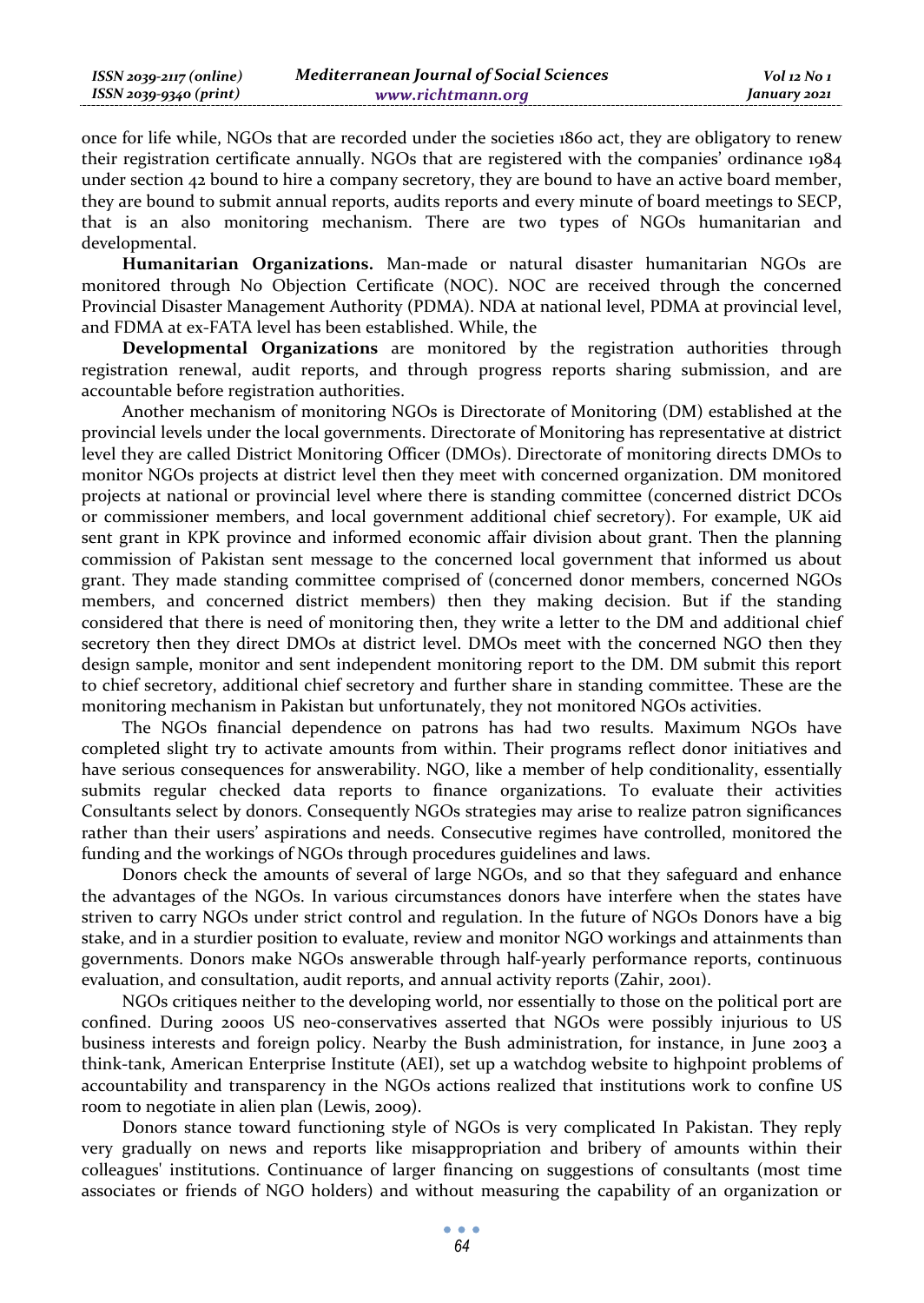| $ISSN 2039-2117 (online)$ | <b>Mediterranean Journal of Social Sciences</b> | Vol 12 No 1  |
|---------------------------|-------------------------------------------------|--------------|
| ISSN 2039-9340 (print)    | www.richtmann.org                               | January 2021 |

assessment of the earlier development are the main reasons. Feeble observing by the patrons is the other cause that encourages dishonesty within the NGOs. The NGOs yield refuge by operating western terminology like sovereignty to an institution, sharing consensus or decisions etc. Dislikeness and likeness to supply NGOs and hesitancy to act with rural based NGOs are the other motives that have taken the NGO segment of Pakistan at this position (Saeed, 1999).

According to primary data, although government of Pakistan does not give guidelines or directly monitor NGO workings, it is important to get registration of NGOs with the state. Registration is generally under ' social welfare ordinance 1961' OR Societies Act of 1860. The guidelines for the NGO workings and operations are generally provided by the Funding agencies / Donors. The donors also performed Quality control audits.

#### *19.4 Lack of Implementation Structure/Agency*

Our country Pakistan is a frangible country with respect to the dearth of institutionalizations, seeming to be sight everywhere that Pakistani provincial and national legislatures are busy in making laws. Though, the violation and breaching of act is a usual matter. NGOs largely function for advocacy, welfare and development. Proof about control structures for inhabitant well-being illustrate that various legislations and laws have been approved by the legislature. Although, implication is extremely absent. Moreover, poor management and corruption in regulatory institutions is a main challenge. Studies indicate that bribery present both in government and NGOs institutions. Recently, the activity and significance of NGOs is expending in Asia. Different international, European and regional institutions are gives aid to Pakistani NGOs. By the Pakistani Government if proper steps are not taken concerning active NGO lawmaking and application, these supporting institutions may enforce constraints on their relief services to Pakistan (Ali and David, 2016).

The Economic Coordination Committee (ECC) in November 2013 finalized a procedure for the controlling of institutions getting alien assistances. Before using foreign goods, monies, and services, foreign and domestic institutions in Pakistan must be register with the EAD, under the framework of the policy. In addition, foreign and domestic NGOs with the government must sign a MOU, the activity and geographical place of the organization. Until the Foreign Contributions Act is approved, the policy was considered to be in effect. However, according to many CSOs the policy was meagerly executed, if at all. Additionally, from June 2015 news reports point that the security clearance and monitoring of NGOs has now shifted to the Interior Ministry from the Economic Affairs Division (ICNL, 2015).

# *19.5 No Sufficient Laws and Updating of Rules*

According to the primary data in Pakistan there implemented Acts which is made by British government and not is according to the current situations. This is also one of the problems in implementing the laws.

To control and facilitate NGOs government could not provide proper regulation and rules and seriously unsuccessful to establish trust. The NGOs are suspect to go along with the state. Because government regulation means exploitation. Continued force on state to enhance NGO registration laws and procedures will assist CBOs/NGOs particularly in backward places from tyrannical behavior of government agencies and local bureaucrats. This will make easier for receiving grant amounts from donors and government who have hostility towards registered NGOs (Gondal, 2012).

The legal framework regulating the NPS is confusing and archaic, and originated from the United Kingdom laws. According to the Indian Rebellion (as the United Kingdom's historians denote to it) or (one set of historian from the sub-continent), that these acts goes back to just after the1857, Battle of Freedom (Ismael, 2002).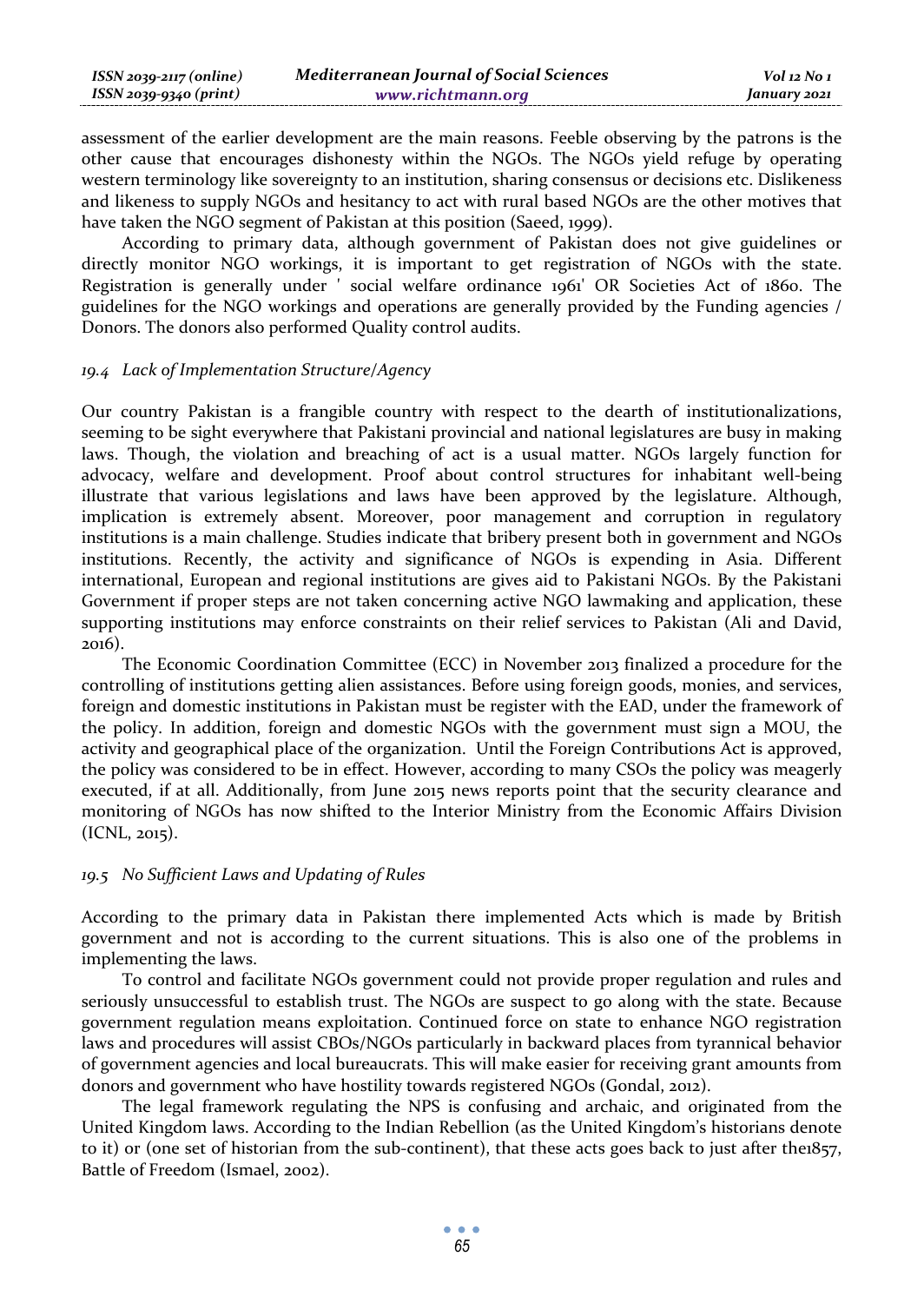#### *19.6 No Strict Check and Balance*

The Supreme Court of Pakistan in late June 2015, commands provincials and federal government to give entire details of NGOs' NGOs monitoring mechanism' workings, and registration procedure, and funding, containing sources of funding, arenas in which they were expend. According to the submitted reports, there are 10,000 (ten thousand) NGOs functioning in the Khyber Pakhtunkhwa state having no watching mechanism to checked the alien aid of these NGOs. It is not clear if this reexamine by the Supreme Court will effect in intervention with the NGOs' right to resources or privacy.

The SECP canceled the license of 108 absentee or cheat not-for-profit companies recorded with the SECP of the Companies Ordinance 1984 under Section 42, in April 2015. The SECP had recognized 136 (one hundred and thirty six) defaulter businesses who had neither applied for restoration of Licenses throughout the previous five (5) years nor filed any accounts and the SECP delivered them notification and a chance to be received, according to its press release. Following comprehensive examination of every situation, the SECP resolved to cancel the certificates (Licenses) of 108 corporations or companies, while others shall be dealt with briefly (ICNL, 2015).

The Government has recognized PCP, but only examines those NGOs which are documented by the center or state. Separately from this, so that thousands of institutions are not recognized by The PCP. There is not a scheme that assures the accountability and transparency of those not recognized NGOs, and that accelerates their activity (Ali & David, 2016).

#### *19.7 Lack of Coordination between Government Institution*

There are difficulties between NGOs relations, there also problems between different state departments, especially among the registration agencies, and the registration authorities unaware of each other did not have enough information of processes, and frequently bogus NGOs came to them, and had little or no connection with other state departments.

At current there is no mechanism within the state to safeguard harmonization between registration organizations. This has caused in various standards and approaches. The government's effort to decide this problem by carrying entire NGOs under the control of ministry of social welfare is not appropriate because NGOs included in a vast scope of workings beside the scope and mandate of any one ministry.

The dearth of consistency in the government attitude, no policy has been enunciated to the nonprofit sector. This is the result of the non-presence of an institutional mechanism to organize the role of various registration consultants (as highlighted in SPDC (2002). Government control NGOs only through registration. But the procedure is obtainable in various sectors having not coordination between them. Even the government not agreed upon legitimate meaning of NGO. NGOs create their own rules or constitutions (Pasha & Iqbal, 2002).

Beyond the registration authority, different law enforcement agencies are included in the registration procedure and dearth interdepartmental communication. These generate difficulties for the civil society actors constructing and a climate to enhance bribery (Saeed, 1999).

There is minimum no coordination between different federal, state or local controlling establishments allocating with various kinds of NGOs. For instance, at the districts level, there is not any organization among the district officer (controlling social welfare organizations), registrar (regulating trusts), and EDO Finance (the main individual for listed societies at the district stage). The circumstances are much the similar at the federal and provincial stages (Imtiaz, 2016).

#### *19.8 Absence of an Autonomous Regulatory Body/No uniform mechanism for NGOs Regulation*

For NGOs' registration, regulation and monitoring there is no uniform mechanism in Pakistan. CBOs and NGOs in the country can register themselves anywhere. There are more than twelve Federal acts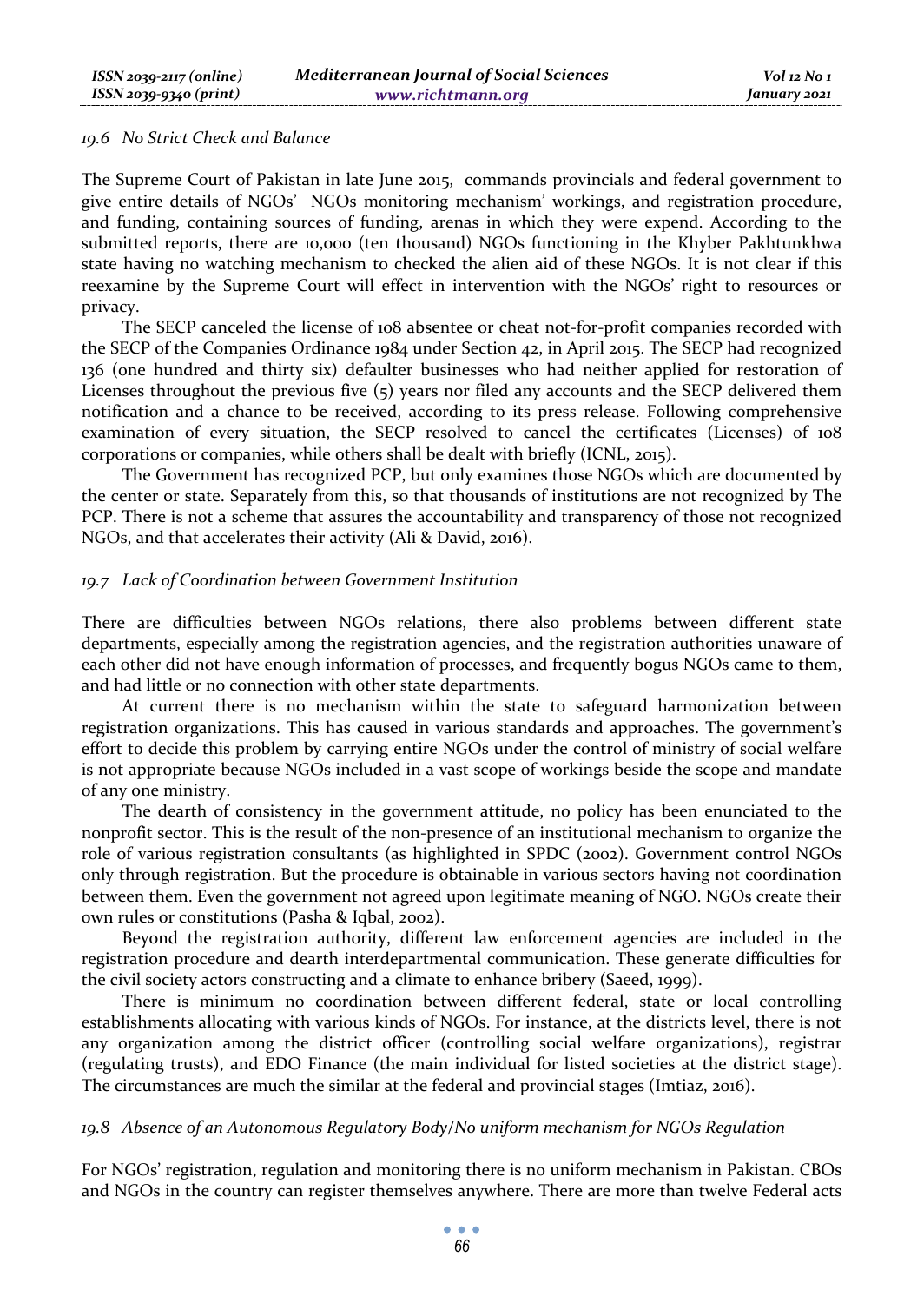| ISSN 2039-2117 (online) | <b>Mediterranean Journal of Social Sciences</b> | Vol 12 No 1  |
|-------------------------|-------------------------------------------------|--------------|
| ISSN 2039-9340 (print)  | www.richtmann.org                               | January 2021 |

which affect the philanthropic institutions and the NGOs get registration under some of these twelve Federal Acts. Though, the greatest important ones are: Companies Ordinance of 1984, Trust Act of 1882, Social Welfare Ordinance of 1961 and the Societies Act of 1860. (PCP 2012, 4) The registering regimes demand to the NGOs to give state officers e.g. an audit and yearly reports done by authorized chartered accountants and annual report on their workings. Due to an intricate regulatory framework, capacity constraints and indifference those acts are frequently inadequately implemented. Usually due to a complex registration process, in practice a local NGO manage its developmental activities without state supervision over its areas of progress and workings, sources of funds, if not worked in humanitarian help. NGOs just give reports to the donors and do not make their finance report about their workings openly obtainable, hence dearth transparency and answerability. (Ghumman, 2010; Sattar & Baig 2001, 12-13, 19) When NGOs is gaining maximum funding's from alien donor organizations, there is a low motive for institutions to create their reliability either to society or government at great (Hassan et al. 2000, 137) (Lehtonen, 2013).

There is not effective self-regulatory mechanism in the NGO segment. An upper body of five regional networks, The Pakistan NGO Forum (PNF), was formed in 1994 - 1995 through a new NGO Bill to bring NGOs directly under its control, in response to the government's attempt which was never promulgated. PNF provided a national platform to over 5,000 NGOs and CBOs, according to its website. PNF developed for Pakistani CBOs and NGOs in July 2000, a code of conduct its purpose is to establish for NGOs self-regulatory norms and practices, and would enhance accountability and democracy. (Sattar & Baig, 2001, PNF). As an umbrella body, PNF in 2002 was still an early phase of Improvement and has not develop an active body since then and in the public discussion the code of conduct is not took up any longer. Establishing umbrella institutions has been arduous due to the tough personality control of several NGOs, as these charming leaders have favored to work separately, (Pasha et al. 2002). In Pakistan the only outer State certified CSO certificate organization is the PCP, which is listed as a nonprofit liberated support institute. In 2003 started the volunteer certificate program and it seeks to bring good governance, accountability and transparency in the nonprofitmaking sector. The certifications program includes the evaluation on program delivery, financial management and internal governance. So far the PCP has had a restricted effect. It is certifying only 167 CSOs13 as of December 2012. The certification program is lawful for 3 (three) years and certification fees is quietly very high despite PCP distributing a section of the prices. But these two bodies also not play a good role between NGOs, (PCP), (Khan and Khan, 2004) (Lehtonen, 2013).

### **Impacts of Poor Monitoring**

There are a lot of hurdles in the way of monitoring NGOs in Pakistan. However, the government not develops a mechanism to monitor NGOs in Pakistan because of the influence of many people.

#### *20.1 Corruption/Lack of Transparency*

According to the primary data in the NGO sector, there is a lot of corruption in Pakistan. The quality of their work is not good. Although they are provided funds, it is wasted on their employees' salaries and corruption.

Dishonesty is prevalent to several development emerging states but Pakistan constantly marks in the uppermost place in the grades that are creates by global institutions (e.g. Kaufmann et al., 2005; Transparency International, 2004). In the Pakistan societies, the sensation of bribery is specifically spreading to all parts and impacts also the actions of the judiciary and police (law and enforcement agencies) (Transparency International, 2002). Studies, recognized by global institutions with the purpose of comparing between states, point that member of law enforcement organizations are between the primary transgressors in bribery bags. The lack of monitoring by government in the NGO sector, generally the Pakistani public administration is very corrupt that contributes to the prevalent of bribery in the NGO sector. We collected testimony about employees of the NGO sector,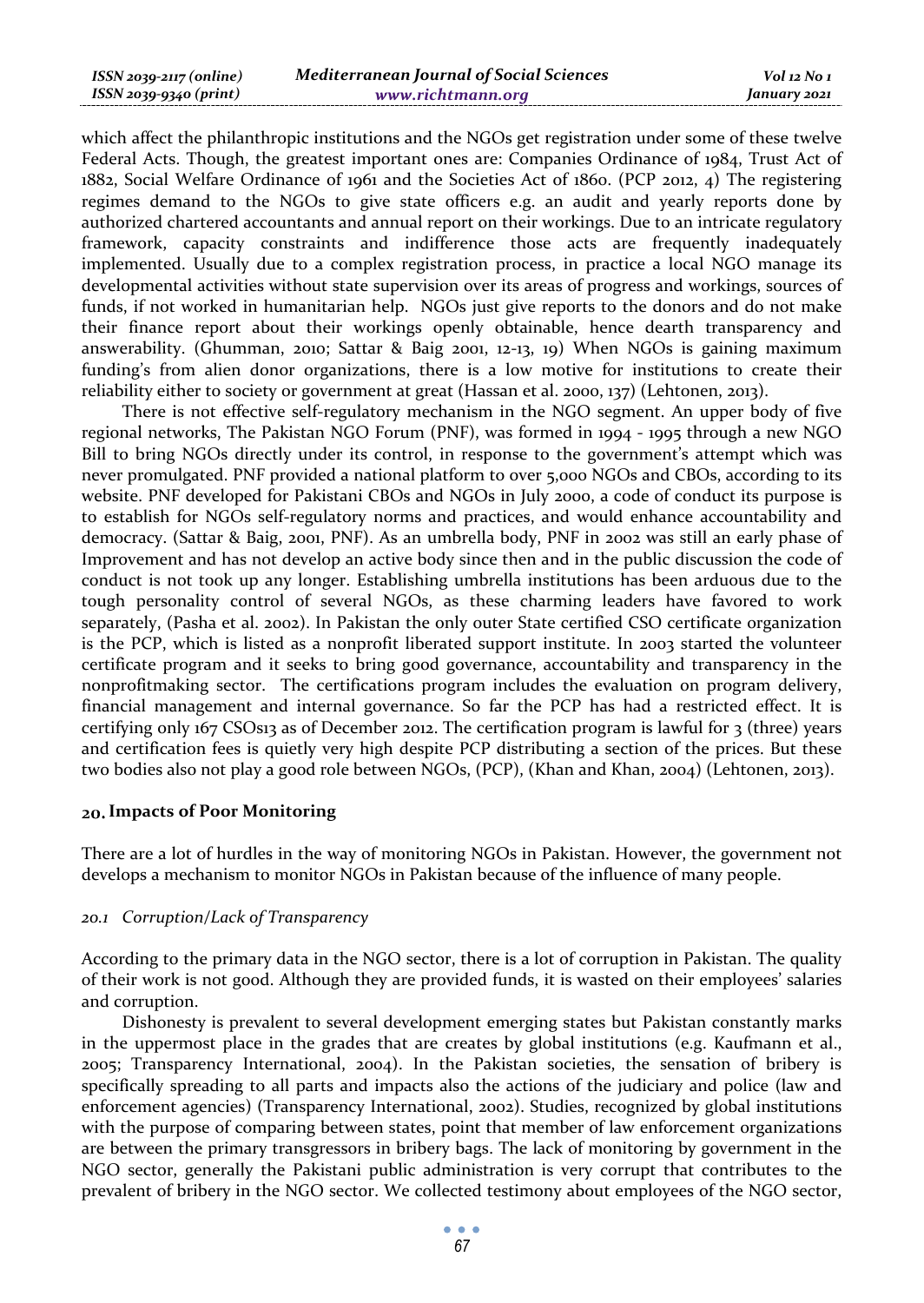| $ISSN 2039-2117 (online)$ | <b>Mediterranean Journal of Social Sciences</b> | Vol 12 No 1  |
|---------------------------|-------------------------------------------------|--------------|
| ISSN 2039-9340 (print)    | www.richtmann.org                               | January 2021 |

through interviews with informed agents, during our study (Pellegrini, 2007).

A large quantity of NGOs, besides liking the alien funding's, similarly tap assets from the bases which fundamentally are for the wellbeing of deprived, widows and orphan childrens like Bait-ul-Maal. The public and government now called such NGOs civilized dacoits, looters, steals! In the meantime about R.S. four (4) billion had looted from the Pakistani Bait-ul-Maal. The Public Accounts Committee (PAC) of the Legislature took a thoughtful note of financial indiscipline and irregularities in the Pakistan National Zakat Foundation and Bait-ul-Maal. Whereas scrutinizing, the PAC create that these capitals were announce to those NGOs which are present on documents just or did not work for the welfare and upliftment of the needy and poor people. The PAC resolved to establish subcommittees to investigate into the misdeeds and to recommend sustainable machinery for payment of capitals from these foundations to the eligible persons.

TI Pakistan analysis shows that government institutions are more corrupt than private institutions. This dissatisfaction in the redress of complaints that has increased from the local to the federal level as well as reduced government spending, demonstrates the inefficiencies at the federal level. At the same time, within the lower ranks in all public offices, the factor of low salaries is uprooting the structure of the organizations (Transparency International, 2014-16).

The failure of NGOs and embezzlement of funds by them is not a new occurrence in Pakistan. Throughout the period of 80s, a high quantity NGOs registered under the 1925, Cooperative Societies Act looted Billions of monies and disadvantaged of the common peoples containing women and deprived. Cases had been recorded against them by the state. Most of the influential (owners) of these NGOs in 1992 have been escaped away from the state. However, the losers are seeing onward for the honesty since previous eight (8) years and after a chaotic judicial procedure merely a handful sufferers have acknowledged advantage or currency give from them (Saeed,1999).

The Pakistan public administration is caused by bribery. Hard proof about corruption's is difficult to achieve historical accounts, surveys, case studies , news reports, and data gathered throughout our studies all designate that dishonesty is prevalent at the all stages. Islam states, about the Pakistani public services, "Bribery is a way of life in Pakistan" (2004). A governmental agency, the National Accountability Agency, recruiting the National Anti-bribery Strategy which states that: "Dishonesty becomes a virus affecting all level of social, economic and political doings" (Hafiez, 2002: 1). In Pakistani's enforcement agencies the scope of corruption is proofed from the consequences of a widened household survey showed by the Transparency International (2002), (Pellegrini, 2007).

Data about the range of the embezzlement and corruption of align funding in the NGO area is mostly unreliable. Both of the NGOs and donors may be hesitant to take the cases publically, as these may be misexplained as proof of disappointment rather than prosperous performance of bribery discovery network (Trivunovic et al. 2011). However, the Pakistan local media have been covered several NGO bribery cases. (Excluding Urdu-language newspapers) this small list centered on a limited news reports in English language newspapers is not complete, but gives some notable and verifiable cases from the past years in Pakistan.

Sheledia and Academy for Educational Development (AED), two American NGOs, were found included in a very large and heavy embezzlement, misappropriation and corruption and were inquired in 2010 by the NAB for bribery. In two projects by USAID the NGOs were involved and were part of FATA uplift program of US\$ 750 million. USAID accompanied a criminal audit of US\$ 3.5 million expenditure of the AED project, which spends US\$ 1.5 million through deceitful offers for flood victims in 2008. Three business partners run three supplier companies were included, who had to get the contract operated the bidding process. Sheledia in the road building project was involved and the NAB recognized minimum 80 to 100 million monies of corruption around (US\$ 1 Million), (Abbasi, 2010).

Pirbhat Women's Development Society have corruption of £135,000 which were basically distributed for functioning human resources, overheads and expenses for the flood relief programs in Larkana and Shahdadkot, during 2010 and 2011 in Sind. The inquiry agents founded false statements and wide use of cheques to the dealer. Oxfam GB, which had delivered the monies, prepared the case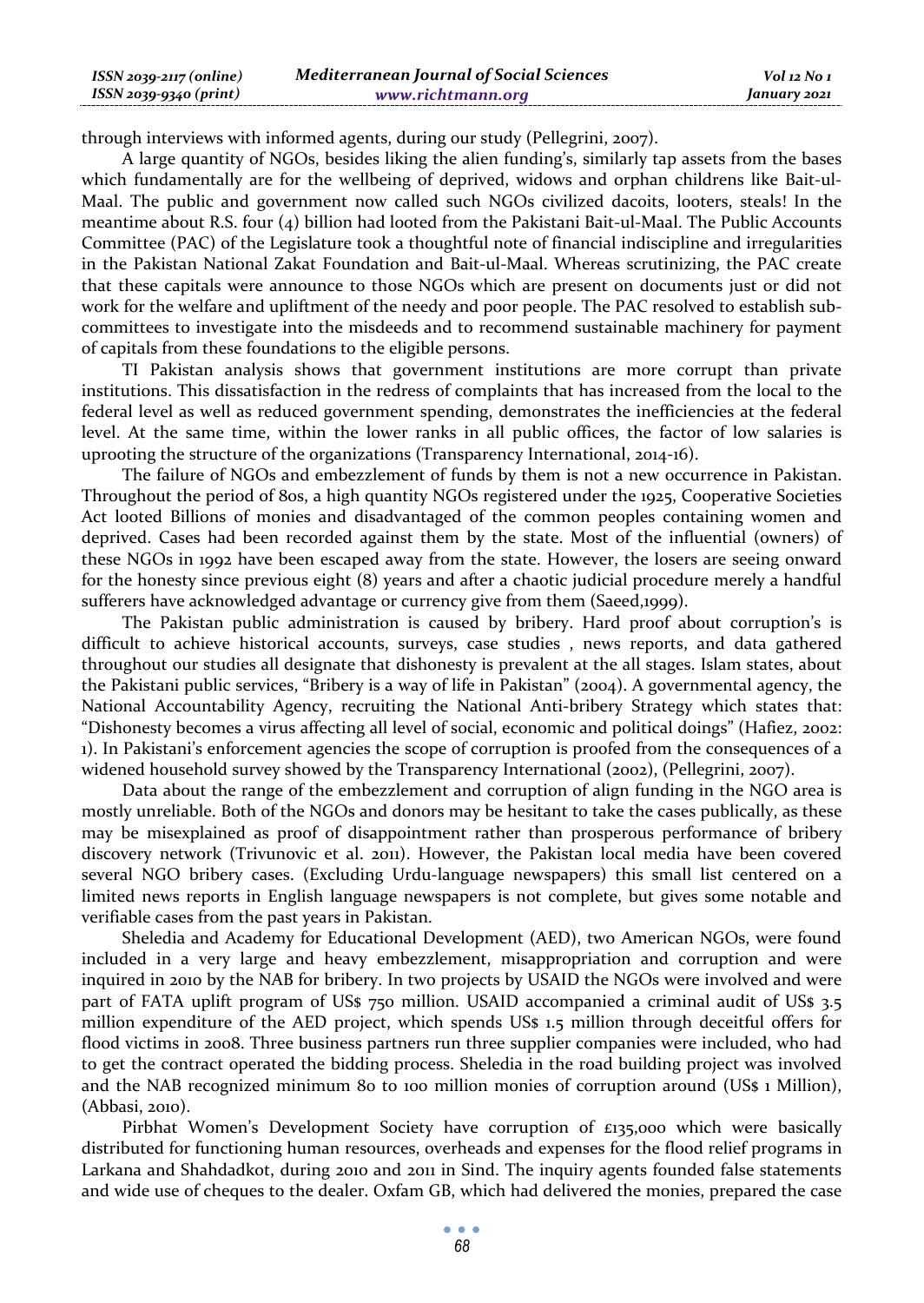| ISSN 2039-2117 (online) | <b>Mediterranean Journal of Social Sciences</b> | Vol 12 No 1  |
|-------------------------|-------------------------------------------------|--------------|
| ISSN 2039-9340 (print)  | www.richtmann.org                               | January 2021 |

civic and highlighted its zero-tolerance plan to dishonesty (Sherazee, 2011).

The Norwegian Refugee Council shoot sixteen of its workers in Bajaur Agency in FATA on cases of mismanagement and corruption founded on the objections of tribal leaders. According to the inner enquiry, the employers, comprising various senior staff leaders, were contained of captivating corruption and other profits from tribesmen (Dawn, 2012)

Columns and editorials in reports also highlighted NGO dishonesty rarely. Ayesha Siddiqa, the Express Tribune's columnist a civilian military analyst and political commentator blamed the advantaged civil society of local elite. Since the NGO segment is the newest tendency, patrons do not deliberate the bribery in this area. Virtuous knowledge of the English languages, talking the right terminology and receiving issued in some magazines and newspapers generate sufficient reliability in the sights of donors. Alien givers are not watching for resolutions but for associates in allocating currency. (Siddiqa, 2010) In his message to the editors Dr. Akekh Khan measured USAID and other international institutions as the key motive for bribery in Pakistan. According to him, relief institutions not ever accuse and hold accountable anybody include in bribery. He denoted to UNICEF assisted KP education department package, in which bribery of US\$ 47 million was discovered a very some years back in the fund of tools to government colleges or schools. UNICEF had shoot all the fraudulent workers and had taken an inside inquiry oppose some of them, however they not ever blamed any worker in the law court in Pakistan. He also accused USAID of abruptly hitting out three of their workers, who perpetrated deceits value more than US\$ 1 million, but not accusing them in Pakistan. The poorest portion was that these fraudulent officers have acquired later innovative occupations in other relief institutions because of their UN and USAID practice. (Akekh, 2012), (Lehtonen, 2013).

Usually all the respondent were of the similar thoughts for very large bribery threats in NGO progress plans. NGOs were sight as susceptible to dishonesty like the other players in humanitarian aid and development areas in Pakistan. One respondent deliberated indigenous NGOs to be even very susceptible to bribery causing from lesser pay stage. The threat stage in universal was reflected to be the similar, not merely because of ethnic motives but also because of defects in political and regulatory framework (Lehtonen, 2013).

A news piece seemed in Jang London's of January 31, 2010 Urdu online publication. It states that a female who as the Chief Executive of binary donations for kids, shawl deceitfully  $\epsilon$  80,000 (eighty thousand) pounds; this woman was referred to jail for three years. Unluckily, the 'Thief Executives' get encouraged and promoted to the upper posts in Pakistan so that they could deprive more and more and portion the embezzled cash with those persons who assisted them to acquire away with their offences. You cut my back, and I will cut yours! Instead of decreasing deficiency the NGO gang has produced most pseudo-millionaires between its file and rank! (durrani, 2010).

#### *20.2 Funding to Terrorist groups*

India not only intervening in Pakistan's internal matters, but also assist the terrorism in our country (DAWN, 2015). Aizaz Ahmad Chaudhry, the Foreign Secretary said the Research and Analysis Wing (RAW) an Indian intelligence agency is comprised in many terrorists' actions crossways Pakistan (Mateen Haider, 2015). Federal Defense Minister Khawaja Asif appealed that India was facilitating terrorist groups in Pakistan to bring out "monstrous works". The Taliban have relations with India. Also, India's contribution in the rebellion in Baluchistan cannot be unnoticed. Military sources had also appealed that one part of US Secretary of State John Kerry's visit would emphasis on the distribution of intelligence evidence and reports of Indian connection in rebellious doings across Pakistan. The proof is suspected to reliably recognize financial support, training and provision of weaponries to militants (DAWN, 2015). The Pakistan state run news agency-Associated Press of Pakistan (APP) recited Foreign Office spokesperson Nafees Zakaria as saying at his weekly meeting that "one single nation" was increasing terrorism or extremism in South Asia ... India was really that single nation."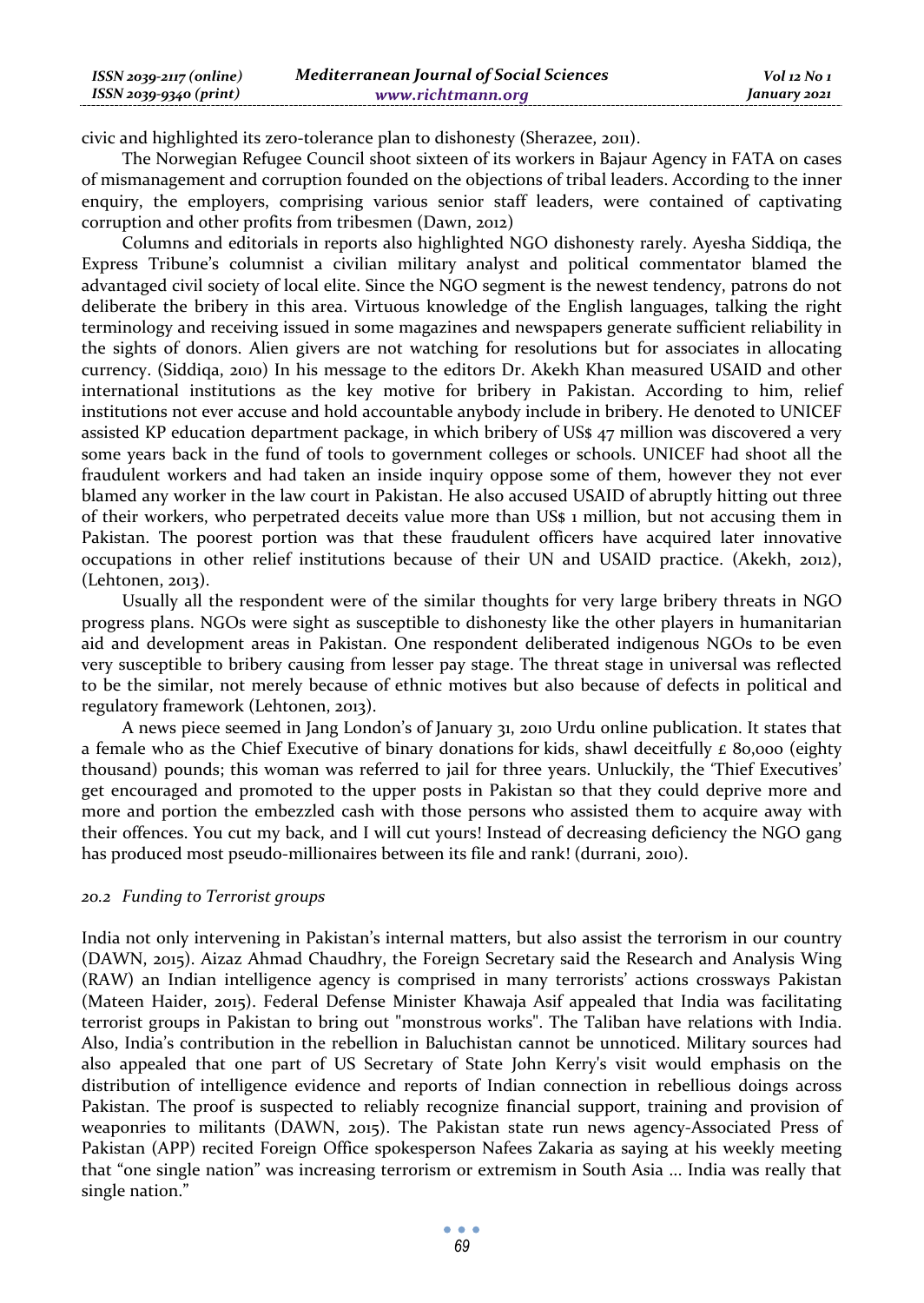| ISSN 2039-2117 (online) | <b>Mediterranean Journal of Social Sciences</b> | $Vol$ 12 No 1 |
|-------------------------|-------------------------------------------------|---------------|
| ISSN 2039-9340 (print)  | www.richtmann.org                               | January 2021  |

The draft FCA, in January 2015 seemed back or rear on the government program, with the supposed purpose of avoiding extremist funding by controlling the overseas aid of INGOs and local NGOs. The draft act arose in debate in a conference held under the Secretary of the Ministry of Justice, Law and Human rights, chairmanship and Department suggested more changes to the draft. In start May, it was stated that the FCA was reviewed again and completed, taking into explanation opinion from all participants, the administration of Pakistan, and the United States government. This innovative draft was not revealed. As of last May, subsequent huge force from global contributor agencies, INGOs, and the civil society segment throughout the past some months, the FCA draft was detached from the website of the National Assembly's.

The Securities and Exchange Commission of Pakistan (SECP), on January 1, 2015 delivered Circular No. 02/2015, asserting that, pursuant to the National Action Plan on Counterterrorism, will yield to that all nonprofit companies registered under the Companies Ordinance Section 42 to a license renewal procedure to safeguard they are not involved in extremist funding. Furthermore, the procedure would contain evaluation for obedience with the 1984 Companies Ordinance, comprising checking that profits and income "are applied only to the advancement of the substances for which the relationship was designed," and not used indirectly or directly for other intentions (ICNL, 2015).

On August 23, 2007 the Bush administration declared policies to implement improved security inspection of the employees of American charities, which obtain funds from U.S. Agency for International Development watching for those who might have ties to terrorism. Charities which are turned down will not be presented details, or an opportunity to plea the decisions. From Wikipedia, the free encyclopedia, 2010

Muslim charities or contributions assemble millions of dollars each year, and millions further are decided to progress schemes by the World Bank, United States, U.S. AID and global assets through non-governmental institutions. Though the vast number of this financing is used for compassionate reasons, several of it, unluckily, is moved to extremists, whichever by plan or over the misuse of otherwise valid institutions. The western donors are including directly as well as indirectly to financing the terrorists in the Muslim countries as well as in Pakistan against the Muslims.

Since 11 September, the U.S. has selected seven  $(7)$  alien (foreign) charitable institutions as having links to al Qaeda organization and has closed down two (2) noticeable U.S based contributions with accused links to the Taliban and with al Qaeda leader Osama bin Laden. An important Saudi assistance connected to terrorists funding is the al Wafa Humanitarian institution. U.S. officers have designated al Wafa as a very significant part of bin Laden's institution. One (1) officer was recited as says that al Wafa as well as additional portions enumerated, ``do a very low level of lawful philanthropic workings and increase a portion of expanse for weapons and equipment.'' For instance, a Saudi citizen, Abdul Aziz, senior al Qaeda money official and Camp X-Ray captive, supposedly funded al Qaeda workings through al Wafa Mr. Levitt. Well, there are various motives. I consider the serious cause that Saudi Arabia has to contract with rich persons, dominant persons who established several of these institutions and back certain of these institutions, and the nature of people in Saudi Arabia is that several of these influential, rich personalities who are funding extremism are very near to the kingly family, and in various cases, portion of the kingly or royal clan. And that generates a very difficult and clear condition (WASHINGTON: 2003).

### *20.3 Foreign Agenda*

There is commonly a doubtful attitude towards NGOs and doubt that NGOs are ensuing foreign programs and dearth responsibility. Pakistan is filled with large and rich NGOs from the advanced and developed West. Maximum of these institutions are either working directly or through their allied Pakistani NGOs. The intention of their program is thus either masked and subtle or not publically shared with their targeted societies. Polio vaccination scheme is a brilliant instance of such projects. The scheme has not been capable to attain its goals because several NGOs' employees were found spying for the donor states. Thus, it is the overseas contributors who fund and create the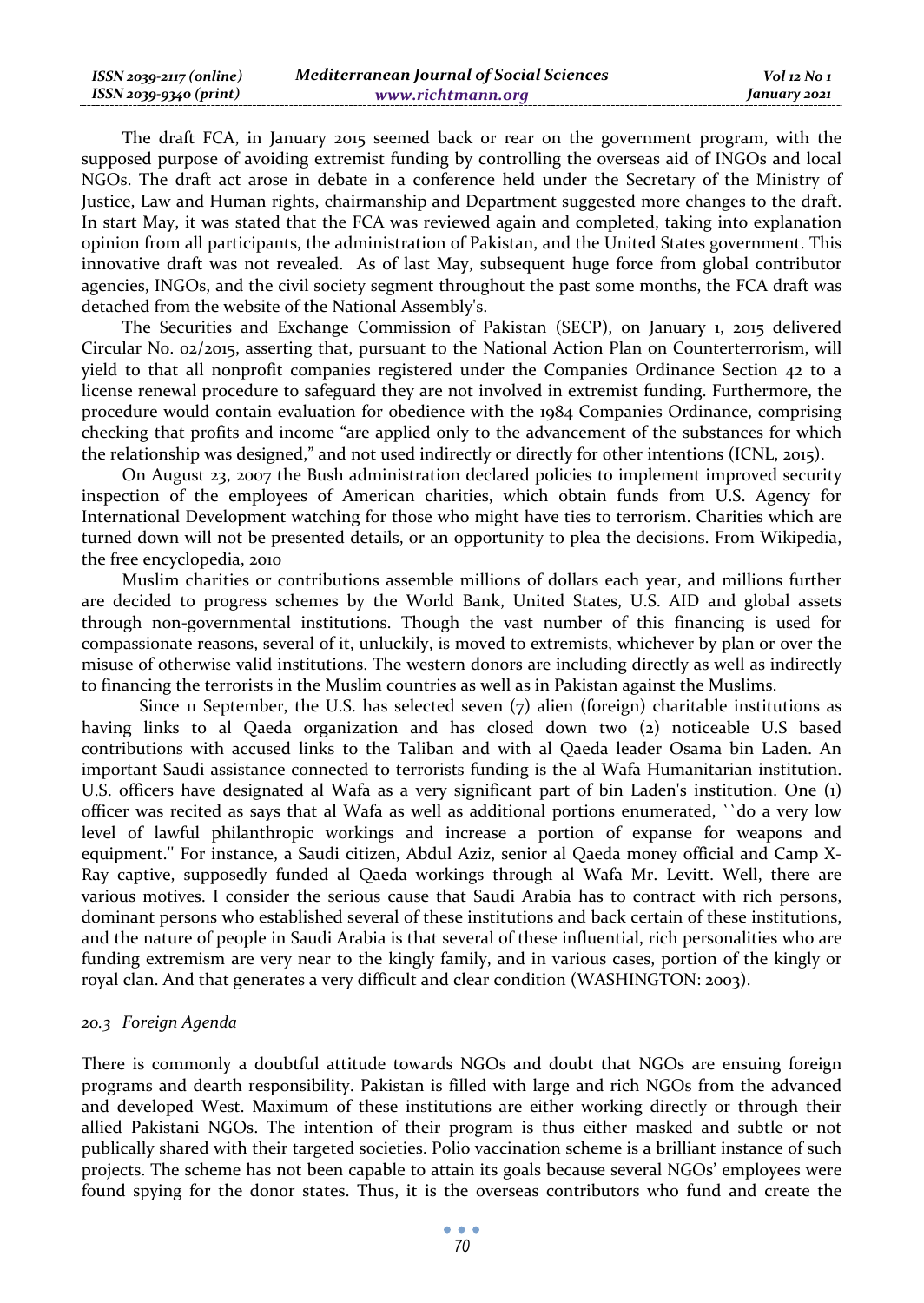schemes. Pakistani NGOs clearly tow them without any questions. This is "simply to acquire monies. It creates them enables and rich them to live in Islamabad in cozy houses and plush offices (Kahlon, 2015).

The media, particularly the print media has played a varied role in the NGO movement. There are harsh changes among support for the association in the English and Urdu Press. The Urdu press in general has been negative towards NGOs, whereas the English newspapers appear to be fewer negatively prejudiced. (NGORC 2003) There is generally a skeptical arrogance towards NGOs and distrust that NGOs are ensuing foreign agendas and dearth responsibility (Khan and Khan, 2004).

There is really security threat in the country. Associating with funding agencies and NGOs has become very risky, particularly when CIA runs a bogus polio vaccination program in 2011 to track down Osama bin Laden. (HRCP, 2012) There has been fatwas issued by Islamic or Muslim scholars against woman NGO activists. There have been very attacks on NGOs and in a consequence help activists recently face several fatalities (Lehtonen, 2013).

The GoP has not have an inclusive information of usage of capitals given by foreign organizations to NGOs. The Standing Committee on Financial Affairs of National Assembly has stated concern that foreign aid given by foreign organizations to NGOs could profit anti-state elements without government oversight. Similarly, foreign donors are realized utilizing NGOs to follow "foreign" program. (Ghumman, 2010, Pasha et al. 2002), (Lehtonen, 2013).

A growing interest between multilateral and international organizations to include the NGOs to appliance their program created grows development of NGOs in initial 90s and worried the state officials. Resultantly, stages to curtail them were greatly under debate by the state and first it generated personal NGOs in the title of Rural Support Programmes (RSPs) and then it presented NGO-Bill (as most of the donors favored to funds grassroots NGOs), (saeed, 1999).

The Washington founded INGOs office in country's biggest metropolitan city was invaded by forces over accused custodies of hi-tech spying for US primary secret agent organization CIA. The INGO was identified as iMMAP whose office located on the eighth floor of Horizon Tower. Karachi police conducted the raid on the direction of interior ministry. It was believed that iMMAP had already secured the digital mapping and data of Karachi's atomic plant, all airports in Sindh and other sensitive installations. Although in this digital age almost every map is readily available on global search engines but this iMMAP continued collecting data unlawfully. It was also revealed that those Americans came to Pakistan on tourist visa. Few of them were professional satellite visionary experts believed to be working for US premier spy agency CIA. iMMAP is working in Pakistan since 2006. The official website of the organization describes their work as "Emergency responders, development practitioners, Posted by: in Pakistan, Sindh.

# *20.4 Political Influence*

In various regions, in specific North Eastern and South Rift, NGO leaders recognized the intrusion of civic leaders and local politicians as a key interference to their activity. Where NGOs are consisted in sensitive problems, like land clashes, native leaders can intimidate NGOs with de-registration. NGOs are unconscious that the Boarding and possibly the Assembly are there to safeguard them from such threats.

Another declaration assumed by a state officer that printed says: "The eligible person acquires a very lesser sum after a detailed investigation. Whereas on the other side, NGOs acquire vast sums on the references of influential and Minister. The saying for such NGOs is "gold attracts the gold." What are these NGOs undertaking? Not anything! But looting currency. The sum which is stolen in the term of ladies' well-being in the past has no contrast. In several of the circumstances, the patrons or head of these NGOs are females. These are not the familiar females relatively, the ladies of elite or rich. The request is what are the goals of these NGOs? And, what is the usage of resources being obtained by these NGOs? If these NGOs had applied the programs according to their acts then unlike nowadays, situation of the deprived females was diverse. The deprived ladies' situation was not so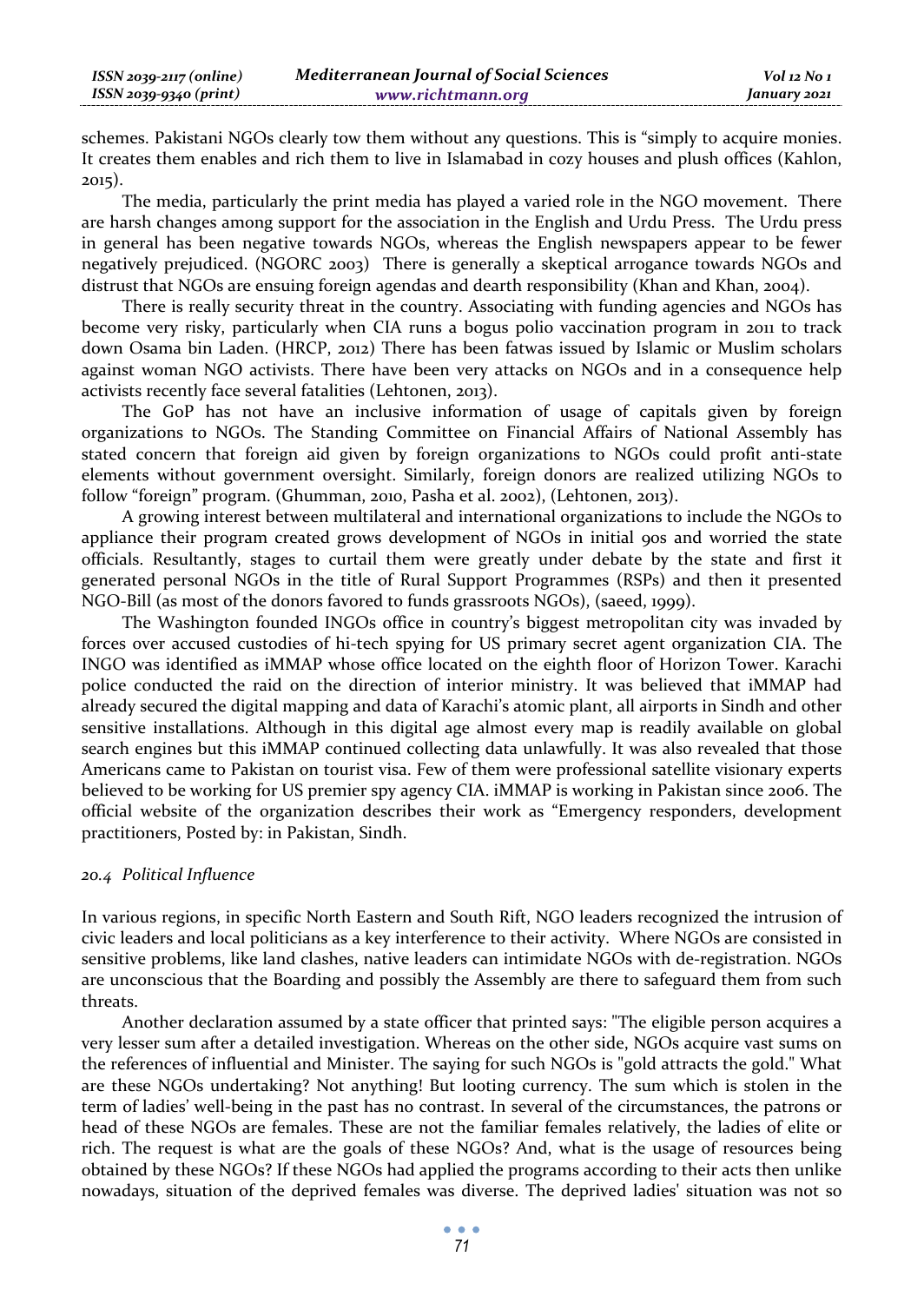| ISSN 2039-2117 (online) | Mediterranean Journal of Social Sciences | Vol 12 No 1  |
|-------------------------|------------------------------------------|--------------|
| ISSN 2039-9340 (print)  | www.richtmann.org                        | January 2021 |

depressed. The society might not be anxious… (Saeed, 1999).

The notion of volunteerism is rising alter with comfortable life style. Individuals with political networks have generated their own NGOs in the label of social amenities like health, education, nonformal, micro credits, women development and the poverty mitigation program. The great officials of NGOs are not greatly informed to the denial of the community for whom; the whole NGO systems have been recognized. The workings of NGOs in mid 90s illustrate severe deliberation of deposed Nawaz Sharif administration. This government is afraid the growing flows of funding are directly to the NGO segment and growing workings of spiritual groups through Madrasas. Showing procedure of NGOs was ongoing in initial 1998, December. As a consequence, more than 2000 NGOs were disqualified and their recordings were invalid. Out of this number, 1942 NGOs belonged Sindh and Punjab. This action of screening and, later on, revoking the recordings of NGOs was broadly convicted by the managers of NGOs and politicians (Rahman, 2005).

NGOs can willingly ignore the "big picture" as they are more interested in the objectives linked with donor funding. This goes against the public interest, meaning that people will not be helped on merit or based on their needs but as a consequence of political and financial battles in the arena of aid. An NGO in Lahore knew that women in villages are an important part of farming culture. Yet, it was foreign donors who asked it instead to teach these women to stitch clothes to alleviate their poverty. Another Gujranwala based NGO did a similar thing for the village women and instead, went to improve their adult literacy rates (Kahlon, 2015).

#### *20.5 Ghost NGOs*

Only after the restriction of NGOs, surveys of the University Punjab issued in Newspaper involving eighty percent (80%) of NGOs of the state acquires dollars in millions without undertaking any prosperity activity. Their purpose is just looting cash. Just twenty percent (20%) NGOs are comparatively working. In Punjab 4002, Sindh 3302, NWFP 310, Baluchistan 287 and Azad Kashmir 93 NGOs were stated not functioning according to their promises and constitution.

Certain times a group of persons advance an NGO to become profited from monies obtainable for international agencies and government. Several governments prepared support rules but difficulties like political instability and bureaucratic procedures did not permit proceeding in correct way.

But another discussion happening within individual and by print media around the ways NGOs working and benefits they receipts from funding's obtainable to them. According's to the news reports, "These NGOs mostly are supervised by the politician, rich people/elite, influential and bureaucrats. These are the persons who stolen monies in the term of the NGOs and remove the eligible persons of their privileges. In the past there are NGOs persons who were riding on bikes but now have their own, more than one car like Pajero/Land Cruiser and Honda Accord at their house. Those had currencies in their purse up to yesterday nowadays having financial records in millionaires of dollars, what to says that accounts are in rupees. The impolite persons nowadays have their lunch/dinner in five star inns (Saeed, 1999).

Subsequently the orders of the Interior Minister Chaudhry Nisar Ali Khan and the Chief Commissioner Zulfiqar Haider had established an examination group. In the first stage the inspecting team checked 151 NGOs getting resources at foreign and local levels of which 122 NGOs were originate to be bogus and after approvals of the Chief Commissioner, their registration cancelled by the Directorate of Registrations. An entire of 1428 NGOs were recorded with the Directorate of Registration and the Chief Commissioner, Zulfiqar Haider has given 3 months deadline for their inspections (nations, 2016).

The Islamabad Capital Territory (ICT) administration has cancelled the registration of 121 ghost NGOs. According to an official, the ICT's inspection committee cancelled the registration of 121 NGOs receiving funds from local and foreign donors after seeking approval from the Chief Commissioner, Directorate of Registration. He said the Directorate of Registration has so far cancelled registration of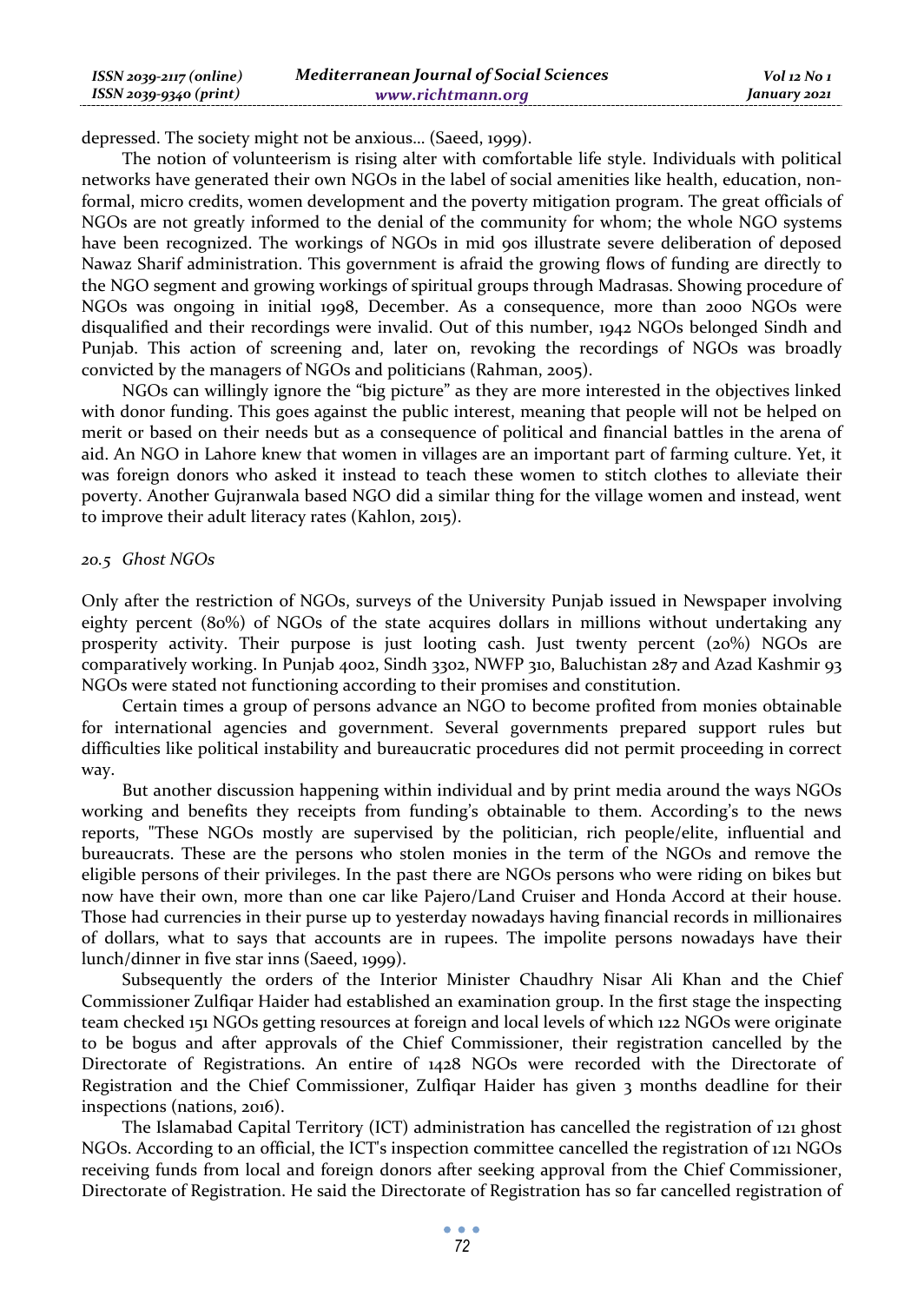the 350 ghosts NGOs. As many as 1,427 NGOs were registered with the Directorate of Registration Islamabad, he added (Business Recorder, 2017).

#### *20.6 NOC Issues*

NGOs annoyed with the NOC policies promulgated by the state. The NOC initially was introduced to track the organizations receiving funds for humanitarian and early recovery projects. But with the passage of time and its relevancy with monitoring, the government started demanding of NOC of development projects funded by international funding agencies. The initial process of NOC was smart but responses from the concerned departments found delay. As a result, organizations lost funding opportunities and implementation as well. The problems become more complex when NOC was demanded by the funding agencies along with project proposal documents when it is being submitted. Otherwise, the funds are not provided to address the development issues of underdeveloped areas of Pakistan.

The requirement of NOC is also affecting the job market as the NOC issuance takes time, therefore NGOs failed to provide jobs to the residents of concerned districts.

Market economy also effected with the lack of funding.

Socio-political development remains undermined.

#### *20.7 Lack of Trust*

The development of the not-for-profit area has generated a numbers of institutions which have been recognized without due consciousness of the processes and resultants of the legitimate frameworks which runs their operations and establishment. Resultantly a state of distrust exist among the government and the NPO segment.

During the PPP term (1988 to 1990 and 1993 to 1996) certain enlightened steps were taken to improve the role of the nonprofit sector and to enhance its connection with the state. But components within the PPP government that had hesitant towards the nonprofit sector and harbored doubts about its role. This clarifies the conscripting of the NGO bill in 1996 by the PPP government, planned to attain greater control over NGOs (Pasha & Iqbal, 2003).

There is an obvious appearance of the distrust among the government and the segment actors. The 1999 Bill is restricted just to the registering of the Voluntary Social Welfare Agencies, the 1961 Ordinance registrants, (Ismail, 2002).

In the Northern parts of Pakistan the traditional people have even confirmed the polio injection against the teaching of Islam, which fundamentally is a result of dearth of trusts on the NGOs (Kahlon, 2015).

Financial accountability is extremely necessary. People of Pakistan lack trust in NGOs because NGOs have been reported to pocket money meant for projects. It is also because their leaders are very wealthy and public perception is that they are rich through steeling money meant for them.26 NGOs being accountable to their beneficiaries mean projects that produce sustainable benefits. An official succinctly sums up that "NGOs go for small projects lasting ridiculously for short periods, have no serious long-term vision, are not transparent and are designed by their foreign masters. Delays in projects go in their favour as it means pays and perks for longer time. They create a friendly auditing and a weak monitoring system. While reviewing projects, they interview those whom they have provided financial benefits and not the targets of the project" (Kahlon, 2015).

#### *20.8 Misperceptions*

There are misperceptions among the registration bodies. So, there is need to arrange training centers for these members. Because on one hand they were of the view that we have power from government of Pakistan to monitor NGOs and on the other hand they says that the consultant for monitoring are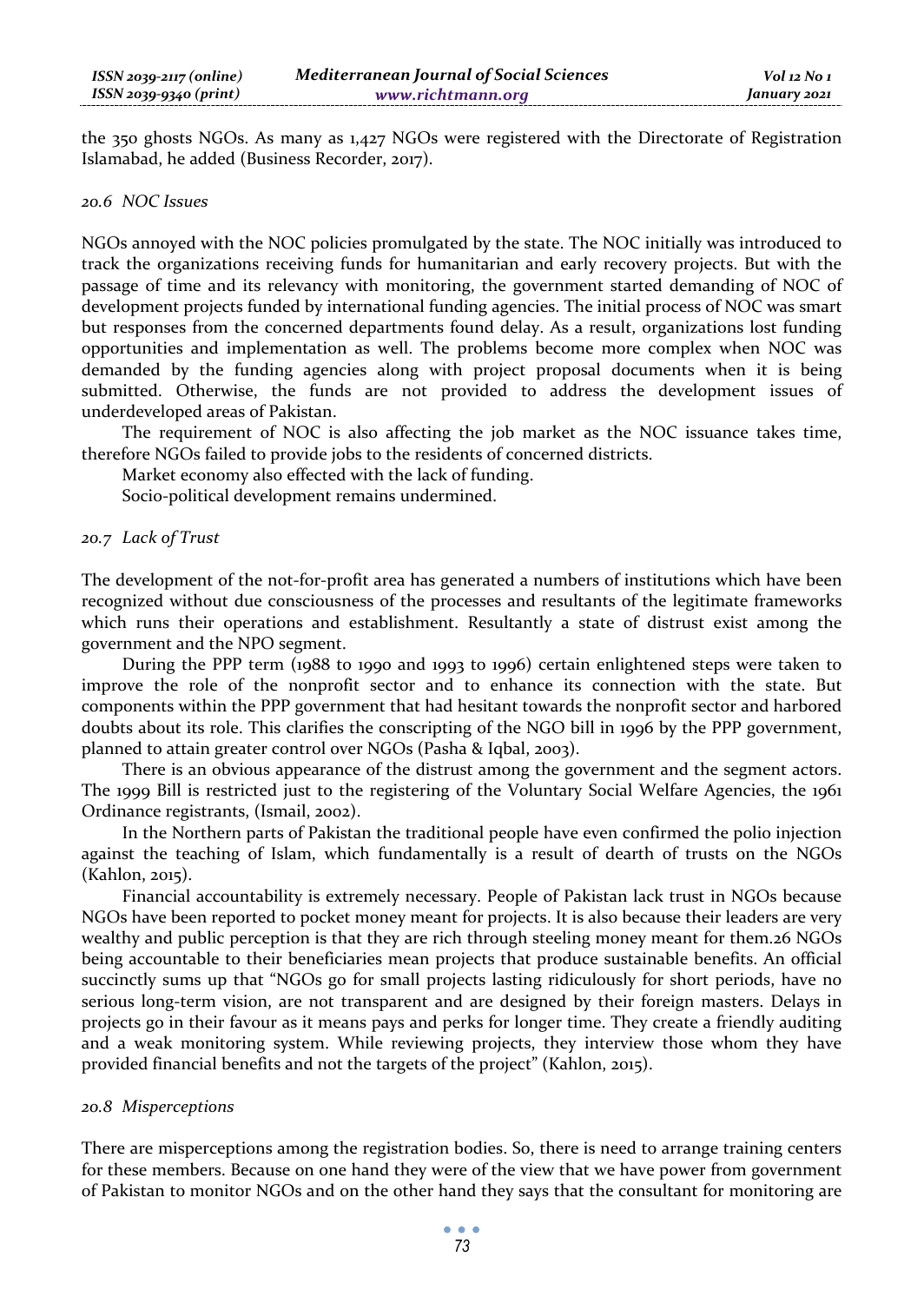selected from donors (those who give project). But if the donor sent us request to monitor NGO then we monitored NGO otherwise not monitor.

### **Discussions and Conclusion**

Pakistani government resorted to enforcing redundant, rigid and excessive acts and setting up organizations to rule NGOs, generating inefficiency and confusion. Unluckily, it was stated that the Pakistani administration dearth the capability to even impose such rules NGOs. One of the reasons of failure of implementation is fragmented laws in the country. There are more than 17 laws that affect the NGO sector. Almost, every act or ordinance has its way of monitoring but they not monitored and the government is unaware that weather they monitored or not, and no centralized system in the country of these fragmented laws. So, there is no proper implementation and monitoring of such laws, ordinances and policies in Pakistan.

Political influence is another reason in the way of implementation of such policies. There is political influence in the country of major parties. The government officials are also involve in making fake NGOs just for making rupees. Mafias everywhere in the globe constantly have support of various dishonest government officers, without them they will not ever be present.

Many of the NGOs are manage by a single group, such as a singular man administering whole workshop. She or he designates the board of directors. Mainly the board of directors comprises of also friends or relatives. There is actually not any responsibility feature.

So far the civil society has not successful awfully to convey what it has been demanding in its bombast. Dearth of accountability and transparency simply reveal the savagery of definite mafia and NGOs, falsifying their saying movement of public progress. They are the ones who are truthfully flourishing in a kleptocratic environment wasting and exploiting millions of monies.

The exact numbers of NGOs in Pakistan are not known because almost partial of Pakistan's civil society institutions are not registered and official registration records are not regularly reorganized or several of them are not vigorously functioning. Many said there are 100,000 or 150,000 NGOs, while other said there are 10,000 to 12,000 or 100 NGOs active. So the exact figure is unknown because of no proper registration regime, no proper monitoring mechanism and no coordination among government departments.

The current circumstances of NGO controlling authorities are wretched. The bribery and corruption are very common in the departments of the state. If any institution is search whereas creating bribery the harsh ultimate act by any controlling power is to terminate its registering or announce it as a prohibited institution by the patron organization. In this condition various NGO leaders modify the title of their institutions or become registered another institution very simply. There is not any appropriate observing systems that occurs and under the exercise by the controlling consultants. While the NGO regulations scheme is accomplished not properly and corruption is found anywhere then why we do not like the power and create cash. Feeble consequence of the regulatory system is a countless chance for individual like us.

If one can plunder money from Pakistan National Zakat and Bait-ul-Maal Foundation, then what's your hope from these government officials? There is no proper implementation and monitoring of policies because of these government officials, they doesn't represent Pakistan they represent their own interests. There is no strict check and balance upon these irregularities.

Another reason of lack of implementation and lack of monitoring is lack of rule of law in the country.

Government makes policies with consideration of all stakeholders, (political leaders, government officials, and NGOs leaders, etc.) then they can implement the policies in an effective way.

Government is supportive at the policy level and wellbeing and service delivering role of the NGOs but obstructionist at the operational level and antagonist with respect to the role of NGOs in political and social support. Government support NGOs at the policy level and support the welfare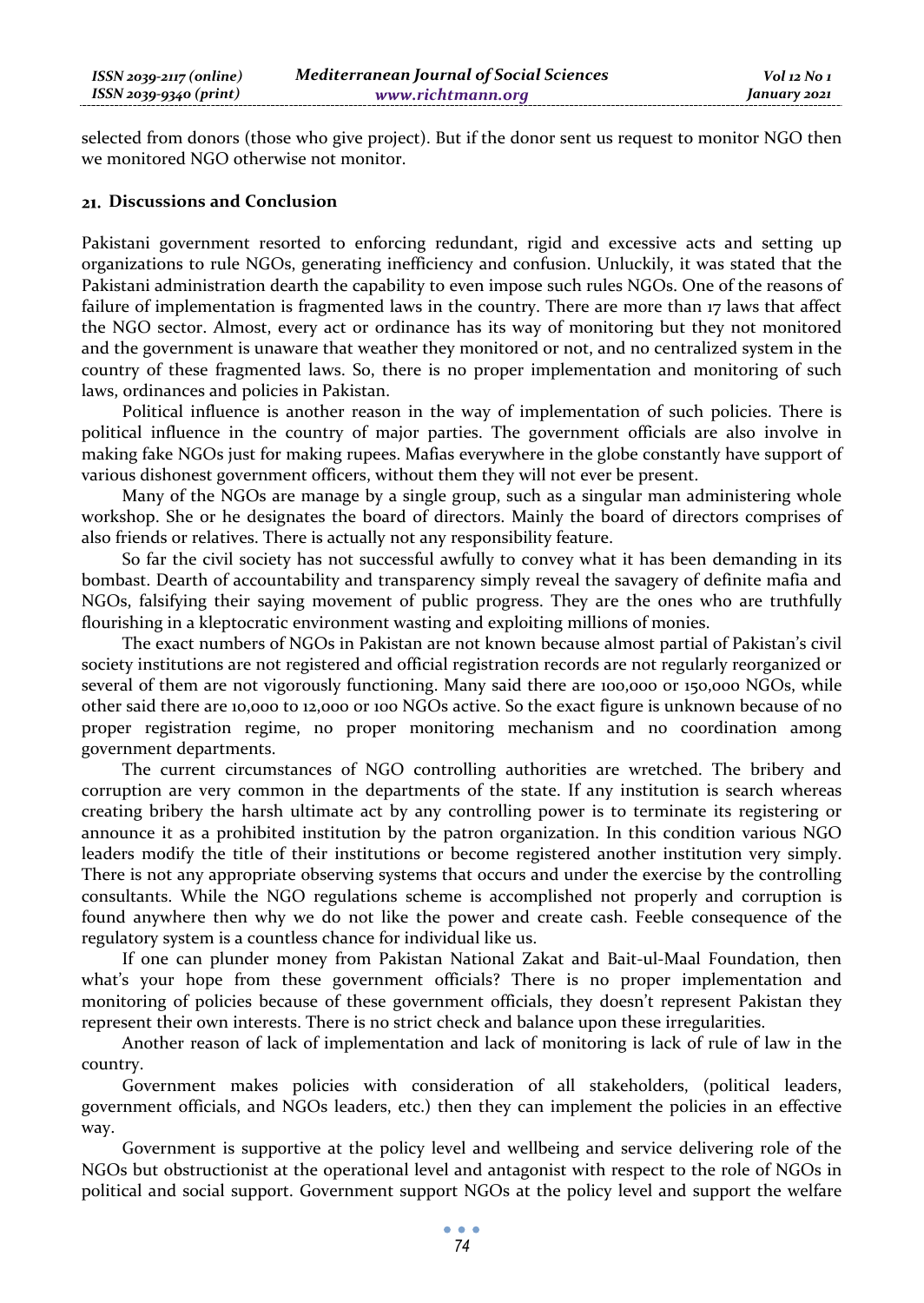and service providing role of NGOs, but why the government doesn't support NGOs at the level of operations and their role in social and political advocacy? The government doesn't want to educate the public and bring awareness in people in Pakistan because through awareness the public can effect on the policy formulation and implementation. The government doesn't want to be accountable to the people and they want to prevail their own will on the people.

The concerned authorities have lack mechanisms to monitor fundraising activities of NGOs in Pakistan.

Transparency enhances honesty of the democratic procedure through feedback and reporting, procedures and clear procedures and the regulations of activities by those judging policymaking power. It keeps obvious standards accessible to publics and produces information understandable.

NGOs that are under distrust should be more approaching with information on their governance arrangement, funding arrangements and activities. More information exposure will possibly increase the insights about these institutions.

A current publication by the Canadian International Development Agency (CIDA) states that there are less number of NGOs than one hundred (100) active NGOs in Pakistan, but thousands (1000) of commonly poor CBOs. A small good recognized NGOs active in such regions like policy debate, women's progress, publications and research, but their outreach and effect is quite narrow, whichever as they shortage assets or as their targets groups is limited (Transparency International, 1999).

Research on the NGO's regulation schemes is in its minor. Not inclusive reading has been approved out on this problem. A quantity of readings has been attempted in advanced states, mostly in EU and USA. These examine the difficult nature of NGOs operations and their dealings with broader socio-economic and socio-political problems (Hofstede, 1981; Young, 1995; Alexander & Weiner, 1998; Baraldi, 1998 Abdug & Webb, 1999; Najam, 1999, 2000; 2001; Kaplan, 2001; Lindenberg, 2001; Bruce, Sawhill & Williamson, 2001; Thayer & Fine, 2001; Lewis, 2001, 2002). However little readings have deliberated in development emerging countries. Exclusions are Hailey's & Smillie activities on nine (9) South Asian NGOs, Devine's (1999) activity on Bangladesh, and Najam's (1999) activity on Pakistan. Nothing of these observes regulator problems to any deepness. Nevertheless, regulations used by Western organizations are not simply transferable to developing states as the social and political situations can be very diverse. Certainly social, cultural and political elements may differ extensively among developing states (see Hoque, 1993; Uddin, 1997; Wickramasinghe & Hopper, 2000), (Zahirudin Ahmad, 2001).

The first trend of academics writings on NGOs arose in 1990s (like Fowler, 1997 Korten, 1991Au2, Clark, 1990,) that was applied and normative rather than principally logical in its emphasis. Whereas such effort offered an extensive variety of event studies of NGOs in act and arose to promote significant question about NGOs accountability and performance, it was noting till the subsequent period that a next trend of extra comprehensive, academically grounded researches on NGOs arose to develop greater public within the ground of interdisciplinary ground of progress studies (Hilhorst, 2003; Igoe & Kelsall, 2005).

There is currently nearly no state of the globe where NGOs do not operate or exist, however their values and form are frequently sturdily fixed in specific situations. Like Carroll (1992) has pointed out, ''whole NGOs effort within an appropriate milieu originate from particular historic and locational situations that modify over period.'' The flow and ebb of global NGO workings in the frameworks of North America and Western Europe is just portion of the situation. The different beginnings and effects on the third area in various portions of the globe too require being deliberated (David Lewis, 2009).

A regulating scheme for civil society institutions is the very significant part to monitor, control and facilitate NGOs in any state. The tradition based regulation model wishes to dictate and control NGO regulations (Burger, 2012). Several controlling organizations present in Pakistan; the state seems as only a government of regulations. These rules dearth clearness and become puzzling, generating difficulties. Numerous NGOs in Pakistan deliver charity amenities to societies. However, maximum of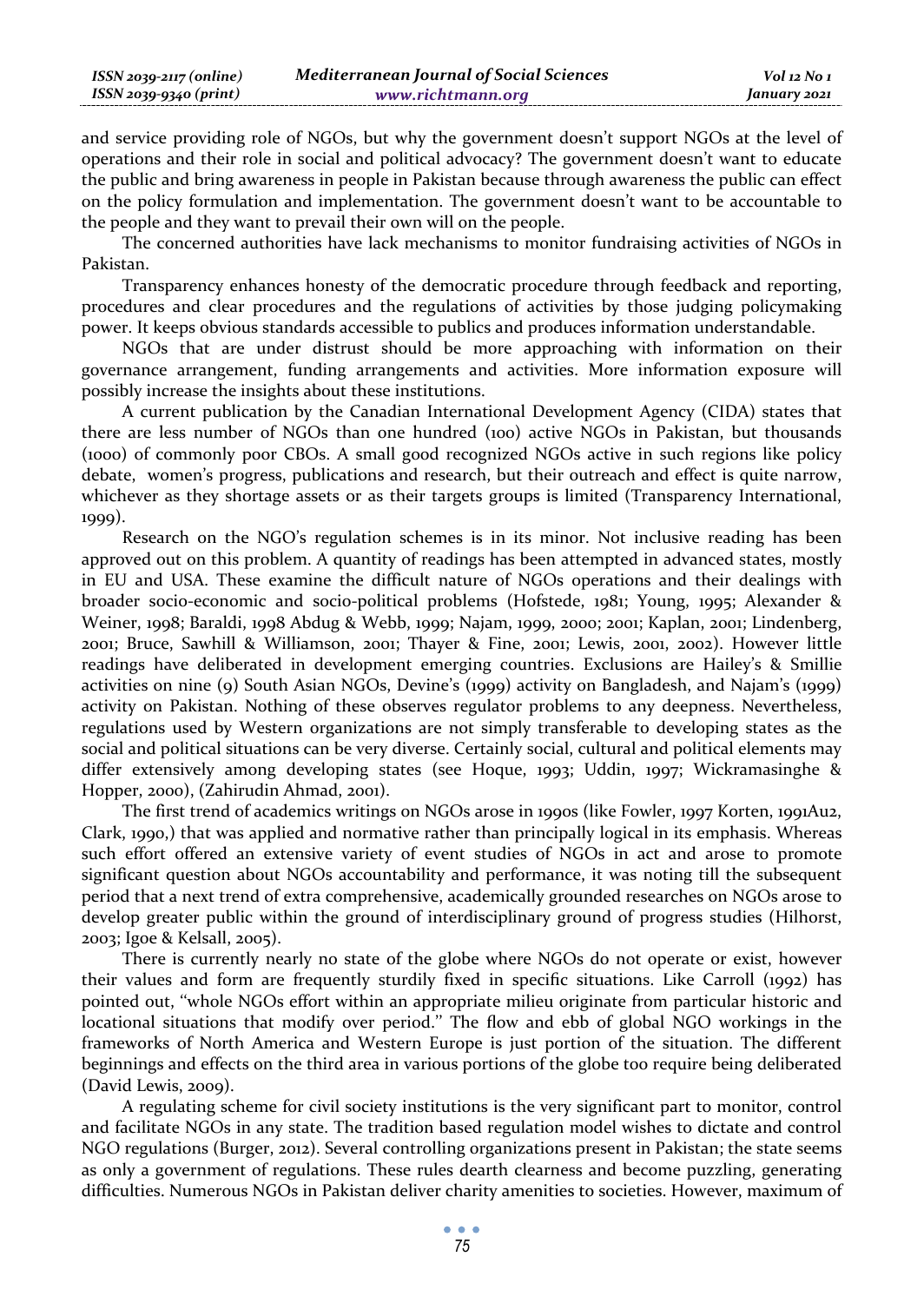| $ISSN 2039-2117 (online)$ | <b>Mediterranean Journal of Social Sciences</b> | Vol 12 No 1  |
|---------------------------|-------------------------------------------------|--------------|
| ISSN 2039-9340 (print)    | www.richtmann.org                               | January 2021 |

these, are not registered. In spite of the presence of several acts, studies shows that just 38% (thirty eight percent) of NGOs are listed with various acts in the state.

If the NGO lawmaking systems is not effective or feeble, if the package provision mechanisms does not function efficiently, and if particular NGOs are dishonest, help will be discontinue by the patrons (Pellegrino, 2007). Active NGO lawmaking is important to regulating inefficient and weak NGOs. Lawmaking would be strengthened and reviewed. Else, the societal progress of the state shell be unfavorably impacted, as shell the life of the deprived. Pellegrino (2007) mentions that bribery in Pakistan as damaging the maintainable progress and active administration of possessions in the state. He says that the 'punishment and crime' method can't be workably applied if generally the entire institutional atmosphere is not effective or feeble. Several law making on NGO regulations don't confirm operative management mechanism and transparency. Dearth of active assistance for the NGOs has developed a key difficult in the regulations system. The state would modernize the regulating groups, and improve the harmonization mechanisms between concerns units. Computerized management information will help this really.

The terrible requirement of capability constructing of officers is sensed by persons functioning in the regulating authorities, therefore that they can assist NGOs and can monitors in the ground. A bribery open situation in regulating authorities would be established. Those officers who exercise for regulating authorities would also are checked efficiently, and harsh actions against bribery essentially be taken. The gap between the concern divisions would be linked. A checks and equilibrium in economic reasons should happen without any concern. Every regulating organization must have a complete review branch that checks NGOs. Regulating units should too act actively, dedicatedly, honestly, and efficiently. The units must understand that their roles is important, so to safeguard actual use of resources, and to provide amenities in the best interests of humankind. An available records base of the NGOs would arise and so that organizations and individuals can recognize about the NGOs position.

Some dishonesty cases in the NGO area arose throughout disastrous in Pakistan (Reporter, 2011). Daily Dawn, a credible and respected English Newspaper in Pakistan, informed numerous cases in this respect. Throughout the flood of Sindh in 2011, one of the bribery cases was disclosed in the region Thatta. The National Accountability Bureau (NAB) has taken actions in contradiction of the alarms due to ill use of funding and embezzlement of nutrition objects circulated between floods impacted societies (Reporter, 2011).

The dishonesty concern is very difficult one and there is not humble solution to compensate it; it is a societal virus. Bribery, ignorance and illiteracy as the key base reasons that destroy the structure of our societies. Just Country's truthful officers, if there are some ones, and then they can imprint it out from our societies. The initial step should be taken by the police and the judiciary. Only just, conscientious, independent, accountable and powerful judges can strengthen the disintegrating bases of our societies that have been destabilized by periods' dishonesty and exploitation; they can just release us if they release first these significant organizations from an entire downfall. An all-out jihad against dishonesty is the solely method forwards to eliminate our societies of fraudulent rudiments.

The state also must advance its understanding about and means of collaboration with NGOs and come to NGOs with a platform. This would enable effective negotiation and consultation.

#### **References**

Ahmad, Naveed. (2009). The role NGOs in Pakistan. *Blog Archive.*

Khan, Ayesha. Khan, Rabia. (2004). Civil Society and Social Change In Pakistan. *Institute for Development Studies.* 

Garbutt, Anne. (2013). Monitoring and Evaluation, A Guide for Small and Diaspora NGOs. *The peer learning program for small and Diaspora organization.* 

William, Cousins. (1991). "Non-Governmental Initiatives" in ADB, the urban poor and basic infrastructure services in Asia and the pacific". *Asian Development Bank, Manila.*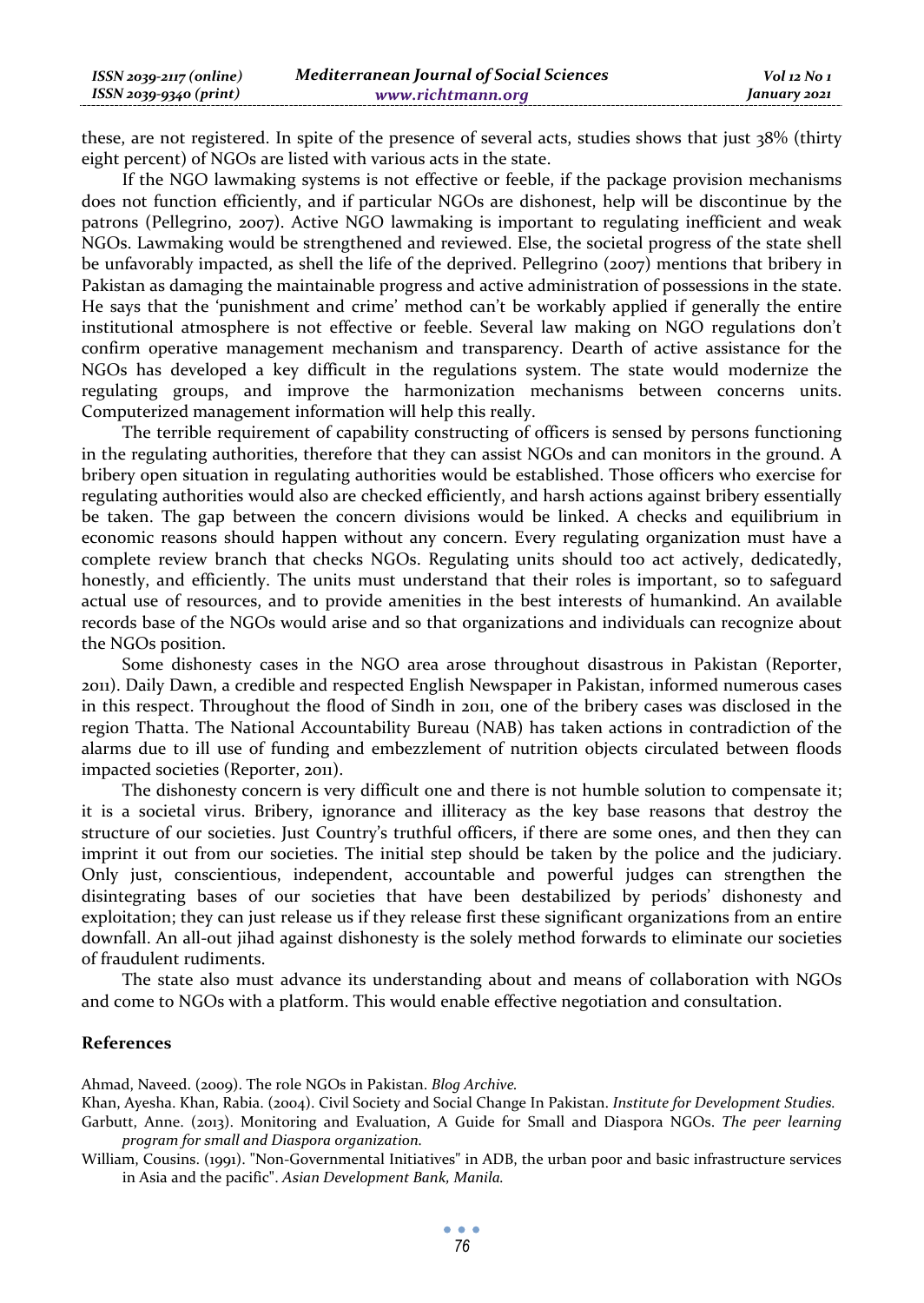Lewis, David. (2009).Nongovernmental Organizations, Definition and History*. London School of Economics and Political Science.* 

Lewis, David. Kanji, Nazneen. (2009). Non-Governmental Organizations and Development. *Pakistan Affairs.*

Werker, Eric. D.Ahmed, Faisal Z. (2007). What Do Non-Governmental Organizations Do? Forthcoming: *Journal of Economic Perspectives.* 

Gondal, Amadishtyaq. (2012). Role of NGOs in Pakistan*. AL-ADWA 38:27.* 

*NGO Law Monitor: Pakistan.* (2015). *International Centre for Not-for-Profit Law (ICNL).* 

*NGO Law Monitor: Pakistan.* (2016). *International Centre for Not-for-Profit Law (ICNL).*

Khan, Khadija. (2003). *Strengthening of Monitoring and Evaluation System.* 

- Gaventa, Marisol Estrellaand John. (1999). who counts reality? participatory monitoring and evaluation: A literature review*. IDS working paper 70.*
- Ahmad, Mughees. Chandio, Amir Ali. & Naseem, Fozia. (2011). Human Rights and Non-Governmental Organizations: A Case Study. Berkeley*. Journal of Social Sciences.*
- NGO Monitor Monograph Series April (2008). *EU Funding for Political NGOs in the Arab-Israeli Conflict: Analyzing Processes and Impact Gerald M. Steinberg NGO Monitor.*
- Pasha, Aishaghous. & Iqbal, Muhammad Asif. (2002). Non-profit Sector in Pakistan: Government Policy and Future Issues. *The Pakistan Development Review.*

Pasha, Aishaghous, & Iqbal, Muhammad Asif, (2003). Non-profit Sector in Pakistan: Government Policy and Future Issues. *Conference Paper No.47.* 

*Dr. Aisha Ghaus-Pasha Haroon Jamal and Muhammad Asif Iqbal, (2002). Dimensions of nonprofit sector in Pakistan (Preliminary Estimates): SPDC Working Paper No. 1.*

Pasha, Aishaghaus. Pasha, Hafiz A. and Iqbal, Muhammad Asif. (2002). Non-profit Sector in Pakistan: Government Policy and Future Issues: *SPDC Working Paper No. 2.* 

*Zafar H. Ismail, (2002). Law and the Nonprofit Sector in Pakistan: SPDC Working Paper No. 3.*

Report (2004). *Uganda Governance Monitoring Project.* 

Report (2014). *Asian Development Bank on NGOs of Pakistan.* 

- Holloway, Richard. (2005). NGO Corruption Fighters' How NGOs can use monitoring and advocacy to fight corruption. *Resource Book.*
- Davies, Rick. (2001). Monitoring and Evaluating NGO Achievements. *Cambridge, UK*

Sushant. (2010). Types of NGOs. *The Earth Charter Initiative United Nations*.

Transparency International. (1999). *A Study of NGO's in Pakistan.* 

Dombrovskis, Valdis. (2016). Prime Minister of Latvia, meeting an NGO representative. *Europa Nu.* 

Rahman, Mustaghis. (2005). Dynamics of NGOs. *Journal of Independent Studies and Research (JISR) Volume 3.* 

- Ahmad, Zahir Uddin. (2001). Accountability and control in Non-governmental Organizations (NGOs). *A case of Bangladesh PHD student Manchester School of Accounting & Finance the University of Manchester Crawford House, Oxford.*
- Saeed, Rana Riaz. (1999). Role of non-governmental organisations in Pakistan. *Ecotourism Society Pakistan.*
- Baloch, Gul Muhammad and Ali, Mumtaz. (2015). Community Monitoring in Reproductive Health Projects: Case Study of a Health Sector NGO in Pakistan. *School of Computer Medicine, Taylor's University, Malaysia.*
- Strategic Plan 2014-2016.*Transparency International Pakistan*

Siddique, Muhammad Haroon. (2009). NGO field workers in Pakistan. *Asian Institute of Technology Thailand.* 

- Ahsan, A. H. M. Kamrul. (2010). Problems of Coordination in Local Administration in Bangladesh. *Department of Administration and Organization Theory University of Bergen, Norway.*
- Pellegrini, Lorenzo. 2007. The Rule of The Jungle in Pakistan: A Case Study on Corruption and Forest Management in Swat. *Institute of Social Studies (ISS)*
- Lehtonen, Petri. (2013). The Role of Corrupt Practices in NGO Cooperation in Pakistan. *Department of Social Sciences and Philosophy/School of Business and Economics,University of Jyväskylä.*
- Shah, Faiza. (2016). The rise of NGOs and their harmful impact on Pakistan. *Herald magazine.*
- The nations. 2016. Ghost NGOs unveiled in Capital, registration cancelled.
- *Washington Post. (2003).The Role of Charities and NGO'S in the Financing of Terrorist Activities. U.S. Government Printing Office.*
- Kim, Junki. (2004). Accountability, Governance, and Non-governmental Organizations: A Comparative Study of Twelve Asia-Pacific Nations. *Seoul National University.*
- Salamat, Samson. (2011). Civil Society of Pakistan Contribution, Impact, Challenges and Way Forwared: *Director-Centre for Human Rights Education- Pakistan.*
- Jelinek, Emilie. (2006). A Study of NGO Relations with Government and Communities in Afghanistan*. European Commission; Agency Coordinating Body for Afghan Relief.*